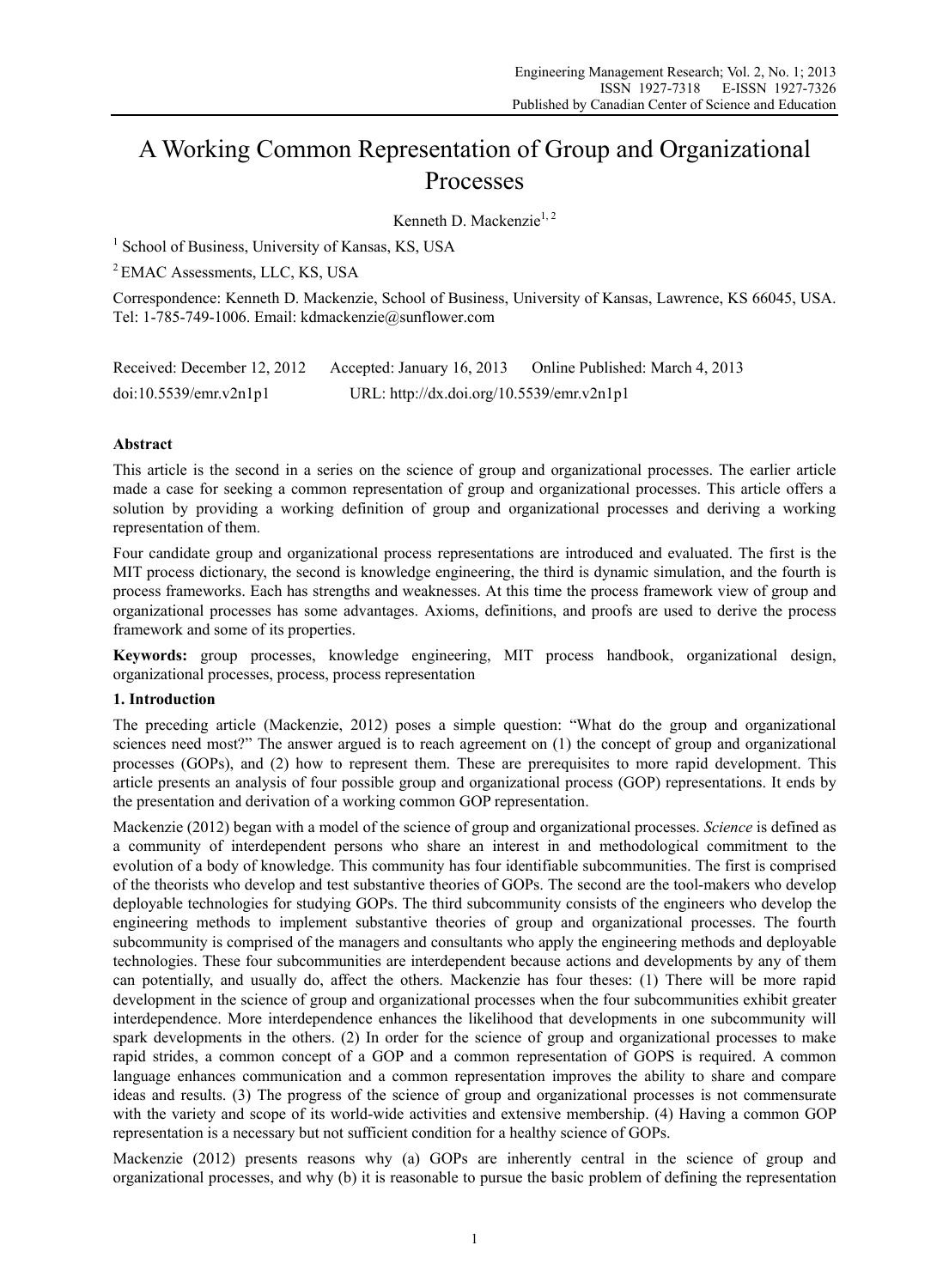of group and organizational processes. Of the ten reasons advanced for developing a common representation of GOPs, the main one is the ontological fact that, because groups and organizations engage in GOPs, any science of group and organizational processes should rest securely on this foundation. Mackenzie (2012) points out some of the challenges and difficulties in achieving a common GOP representation. A three-stage example is provided of a GOP representation of the mundane process of answering a telephone.

There are literally uncountable numbers of group and organizational processes. A common definition of a GOP and agreement on how to represent them would help provide some order and consistency in the study of group and organizational processes. It would also improve the progress of the science of group and organizational processes.

There are candidates for a common GOP representation, some of which are more developed than others. Which of these is preferable? Two questions need to be answered in selecting a GOP representation. The first is the basic *feasibility* of a proposed GOP representation. The second is that, if it is feasible, does it meet other standards called *desiderata*? In order to compare, contrast, and synthesize candidate GOP representations, five criteria are advanced to make the first cut of feasibility.

The five criteria for a feasible GOP representation are:

- 1. Does it contain the property of having "the breath of life"? That is, does it involve people engaged in the actions and procedures of actual groups and organizations, and does it include the subject matter of such groups and organizations?
- 2. Does it offer an algebraic structure representing GOPs?
- 3. Does the proposed algebraic structure hold for identified classes of multi-level GOPs?
- 4. Is the candidate GOP representation *realizable*? Can it incorporate actual processual information arising out of groups and organizations? Is it capable of defining how the GOP representation can be deployed?
- 5. Is the GOP representation *falsifiable*? Does there exist some means by which claims made in the name of this GOP representation can be demonstrated as inconsistent with some data?

The next question is that, given two or more feasible candidate GOP representations, how does one decide which one is preferred? Because adherents of a candidate GOP representation are likely to be partisan, their bases of preferences may be clarified by applying additional desiderata. Rival feasible GOP representations can be compared and contrasted by applying these desiderata. Mackenzie (2012) advances ten desiderata. These are: (1) Are its definitions and axioms explicitly articulated?; (2) Is the proposed analytical framework implementable?; (3) Can its adherents demonstrate how it can incorporate actual GOP information?; (4) Is it useful for multiple purposes and applications?; (5) Does it have definable limitations?; (6) Does it allow for linking with other GOPs (both vertically and horizontally)?; (7) Does it distinguish and separate the GOP itself from possible evaluations of it?; (8) Is it testable?; (9) Does it have face validity?; and (10) Does it offer value to the advancement of the science of group and organizational processes?

These five criteria of feasibility and ten desiderata are provisional. Further advances will undoubtedly result in additions, modifications, and even deletions from these lists. However, they serve as a starting place for the discussion.

This article begins by reviewing four candidate GOPs. These include the MIT process handbook (Malone, et al., 2003), the knowledge representation ideas and techniques contained in Sowa (2000), the dynamic systems modeling of Melcher (2012), and the process framework models of Mackenzie (2000a, 2004a). Other potential GOP representations are excluded because they are not sufficiently evolved to meet the five feasibility criteria. Their exclusion does not reflect any conclusions regarding their scientific merit. It is also likely that some are not included because of the lack of awareness of this author.

The intuitive notion of a group and organizational process is that GOPs refer to a time-dependent sequence of interrelated events and considerations. Basically, a GOP process describes *how* group and organizational behaviors occur. A *group process* is a GOP occurring within a group or between groups. Group processes include both task (how the work occurs) and non-task processes such as socializing, bonding, motivating, etc. An *organizational process* is a GOP occurring within or among organizations. There is no clear-cut distinction between group and organizational processes. However, the distinction is made because some studies concern behaviors within a group and others, those of an organization.

# **2. The Malone, Crowston, and Hermann GOP Representation**

# *2.1 Introduction*

Probably the most comprehensive system for developing a science of group and organizational processes is the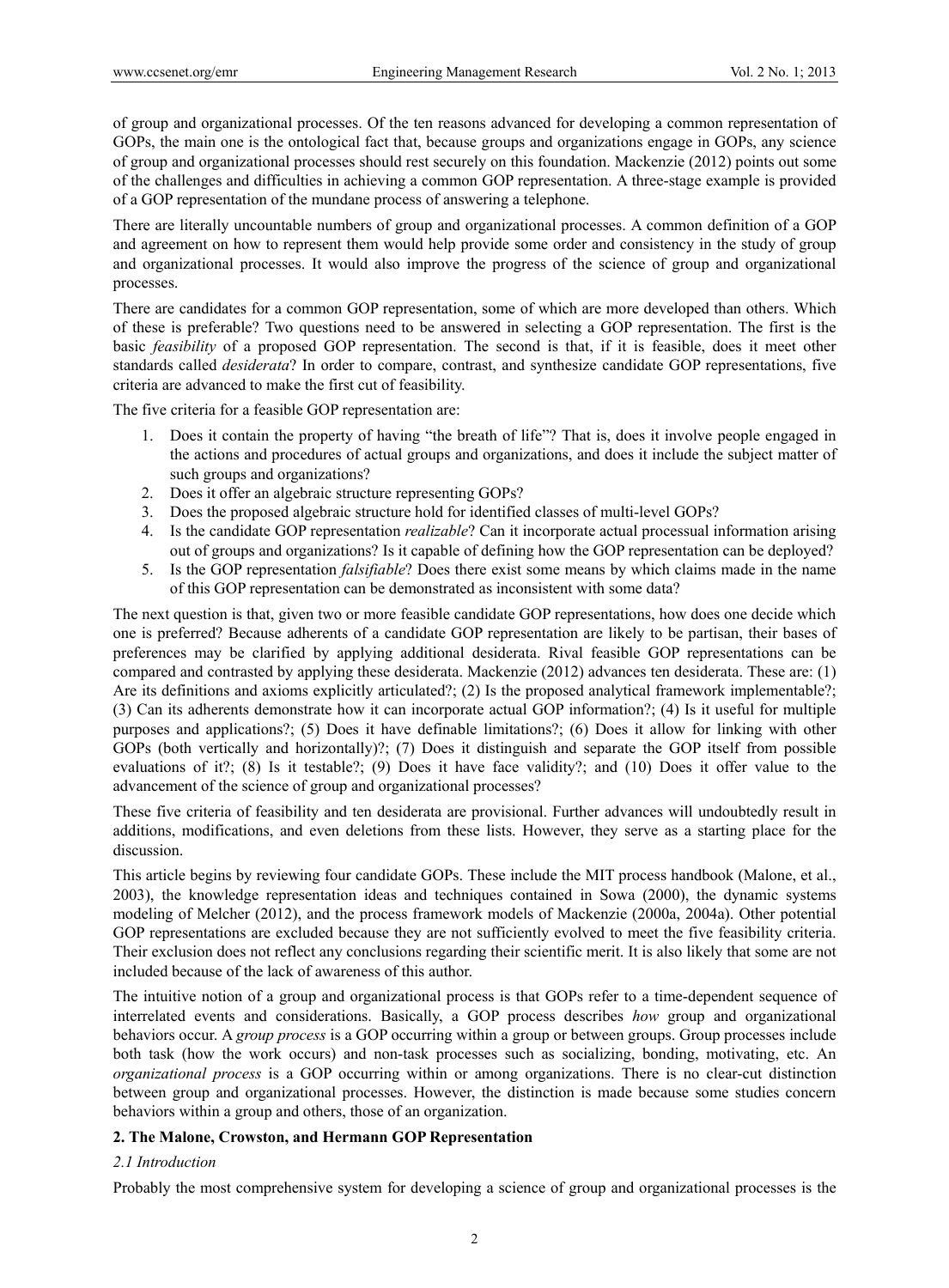work by those in the MIT Center for Coordination Science. This innovative work is summarized in *Organizing Business Knowledge: The MIT Process Handbook* (T. W. Malone, *et al*, 2003). Their primary goal "is to build computer systems that help people design or carry out processes" (p. 24). Their most visible product "is a set of software tools for storing and manipulating process descriptions" (p. 25). They provide "a high level framework of a small number of very generic activities and then classify all other activities as specializations of these high-level activities" (p. 29). This taxonomy consists of very general activities that include those that create, modify, use, move, preserve, destroy, manage, combine, separate, and decide. These general activities can be subdivided into component subspecializations. For example, the general activity of "move" is divided into transfer, give, get, and exchange. The subspecialization of "get" divides into "get what?" and "get how?" "Get what?" divides into "get information" and "get physical items." From this foundation, and by working with companies, consultants, and researchers, they created a system of over 5,000 tasks.

The MIT Handbook is a good example of using the model of science presented in Mackenzie (2012, figure 1). The authors start with a substantive theory of group and organizational coordination processes. They use and develop deployable tools in the form of software. They create an engineering to convert these tools and a theory of coordination to provide a deployable system. They involve managers and consultants to update, expand, and improve their process dictionary. They foster interactions among these subcommunities by providing guidance, publications, workshops, and user-friendly software tools.

A question is whether or not the *MIT Process Handbook* is a GOP representation. It certainly is feasible. It meets the five criteria proposed in Mackenzie (2012): it incorporates (1) the *breath of life*; (2) it offers an implied common algebraic structure; (3) this algebraic structure holds for specific classes of multi-level GOPs; (4) it is realizable, and (5) it is falsifiable. Users are asked to provide corrections and improvements. The next question is whether or not it is a common GOP representation.

The answer is probably no. The main problems start with its concept of a process. As will be shown, its base substantive theory is a defective and deficient concept of coordination; its range of group and organizational processes is restricted to a useful but narrow class of task processes; it neglects the roles of structure, human abilities, and emotion in organizations; and it is difficult to see how it can be used to state and test substantive theories of group and organizational processes beyond the scope of its origins.

The *MIT Process Handbook*, however, is a major accomplishment. In criticizing it as a common GOP representation, I'm reminded of the joke about the poker-playing dog. The dog could shuffle the deck, handle different games of poker with aplomb, and play with the best poker players at the table. The problem with the dog is that whenever it had a particularly good hand, it would wag its tail. That "tell" limited the dog's effectiveness. *The MIT Process Handbook's* "tell" is its theoretical basis.

# *2.2 Definition of a Process of Malone, et al*

Crowston (2003, p. 180), defines a process as: "a sequence of events, focusing specifically on events as activities performed by individuals or groups." Earlier, Crowston used the definition by Boudreau and Rubey (1999) as: "an interrelated sequence of events that occur over time leading to an organizational outcome of interest," (Crowston, 2003, p. 177). The emphasis in the Malone, *et al* (2003) book is on those business processes that lead to some practical outcome. Process is taken as an undefined but generally understood concept and is not defined until Crowston does it on pages 177 and 180. Later (December 13, 2011), in a personal communication with the author, he affirms the definition on page 180. This definition is limited to business processes that yield useful or interesting outcomes. It does not, for example, deal with the myriad of group and organizational processes such as leadership, policy formulation, structural change, organizational development, and social psychological processes. Thus, on its surface, definition of a process in Malone, *et* al, 2003 is not general enough to establish a foundation capable of handling the wider range of classes of known group and organizational processes. But this is a self-imposed limitation that can be relaxed by careful modifications.

# *2.3 The Central Role of Coordination in the MIT Process Handbook*

The key substantive theory in the *MIT Process Handbook* is its authors' concept of coordination. Their concept is a more modern form of the earlier work by Thompson (1967). They define *coordination* as "the managing of dependence" (Malone, et al., 2003, p. 19). This definition is problematic because coordination is a subset of the various processes involved in managing. It is as logical to define managing as the coordination of dependence. Their definition of coordination seems circular. The next question is the notion of dependencies, which is a restatement of the idea of interrelated processes. Dependency is a one-way type of interrelationship. Why limit the theory to dependence? Interdependence is two-way and dependence is a special case. Thus, their definition of coordination is confusing, limited, and possibly tautological. Their definitions of a process and of coordination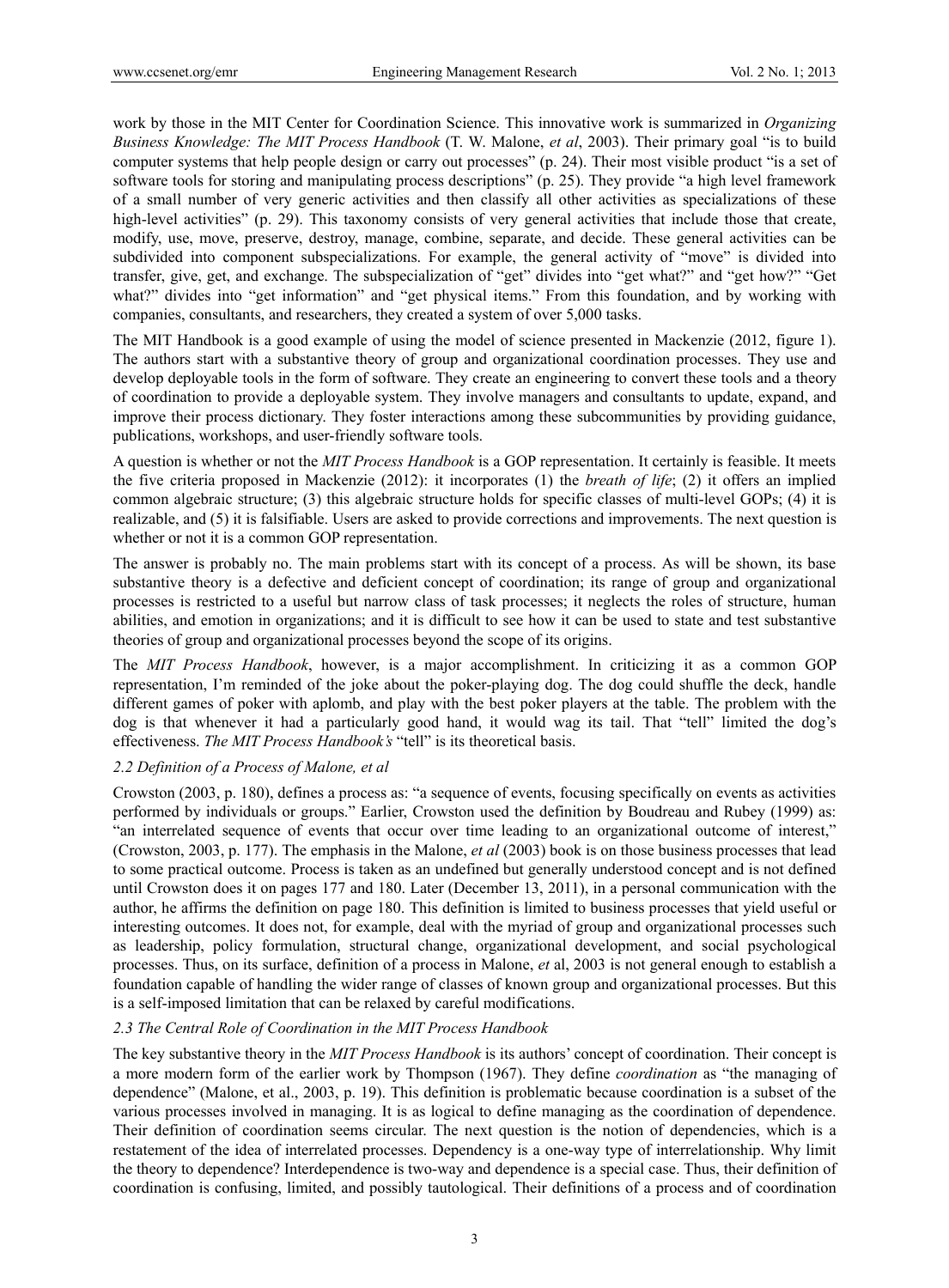constrain the reach of their work. A common GOP representation must be based on a more general concept of GOPs and interdependencies.

A more comprehensive definition of GOPs would open up wider vistas for conceptualizing group and organizational interdependence. The Malone, *et al*, concept of dependency consists of these basic types: fit, flow, and sharing. But this leaves out people, how they are structured in a group or organization, and how these processes should be distributed within a group or organization. For example, an important set of considerations in organizations are *where* the decision should be made to perform a process, *who* should do it, the *scope of the application* of the process to the rest of the organization, and the *locus of the rights reserved* to change it. Are there classes of decisions reserved only for senior management, such as developing strategic plans, or can any clerk make these decisions? Are there classes of processes that the same senior executives ought not to routinely engage in, such as mailing packages? Do the decisions apply to the entire organization or just to a special unit? What is the review process to ensure the proper direction, control, coordination, and execution of a business process? These issues are recognized in Malone and Crowston (1994), but are not explicitly incorporated into their GOP technology.

In contrast, the task interdependence by Mackenzie (2004a) proposes a *double hierarchy* of task interdependence. There are three levels to the process frameworks: (a) *planning*, which is strategic as in defining and ensuring the development and implementation of strategic direction, and operational planning involved in changing tasks, structures, and allocation of resources. Then there are (b) the tasks involved with directing, controlling, and coordinating task performance. *Directing* includes deciding what to do, seeing to it that the tasks are completed, and ensuring that task resources and their characteristics-in-use are available and used. *Controlling* means ensuring that the execution-level tasks are completed properly. *Coordinating* means the managing of the many interdependencies. Lastly, the lowest level consists of (c) the *execution* tasks that are performed routinely.

Except for some coordination and execution tasks, the other types of process laws are not adequately developed and represented by the Malone, *et al*, system. However, Malone, *et al*, are explicit about the second hierarchy of task processes of aggregation from higher level general tasks to lower level very specific performance tasks. Malone, *et* al, are vague about linkages between the two hierarchies. In contrast, Mackenzie combines two hierarchies into an organizational logic which has been extensively used to describe complex skeins of interdependencies, and to generate reports such as position descriptions and organizational charts (cf. Mackenzie, 1986a).

A matrix, called the *organizational responsibility group chart* (ORG chart), can be used to exhibit linkages among the engaged actors and the many tasks. The ORG chart depicts the engaged actors as rows and the tasks as columns. The matrix's entries describe the actor's specific involvement with each task. These include planning, supervising, performing, and "working with." The ORG chart is useful because its rows define position descriptions and the columns define the chain of command for every task. Thus, the tasks and structural interdependencies are analytically defined and controllable. Reorganizations, for example, involve the tasks of redefining the rows, the columns, and the entries.

Empirical research based on the many organizational design projects by the author also shows that the *distribution* by type of task process laws exhibit stable patterns (cf. Mackenzie, 1997a, b; Mackenzie & Benoit, 1997). These empirical regularities suggest even more interdependencies among the tasks.

Moreover, Mackenzie (2001b) in an article entitled, "The Organization of Organizations," argues that the fundamental property of an organization is interdependence. He proposes a general model of organizational interdependencies which includes both high level systemic and lower level operational interdependence. The models of Malone, *et al*, their definitions of a process and coordination, and their dependence on computer software restricts them to lower levels of operational interdependence.

These issues yield a different concept of management. The concept of management in Malone, *et al*, is not explicitly defined but it seems consistent with that proposed by Daft (2000, p. 749) in which management is defined as "the attainment of organizational goals in an effective and efficient manner through planning, organizing, leading, and controlling the organizational resources." In contrast, Mackenzie (1991) defines management as "the on-going effort to achieve the organization's strategic direction in the presence of changing conditions through the processes of:

- (a) Planning, directing, controlling, and coordinating organizational interdependence, and
- (b) Proactively searching for, removing, and preventing process maladaptations." (pp. 184-185).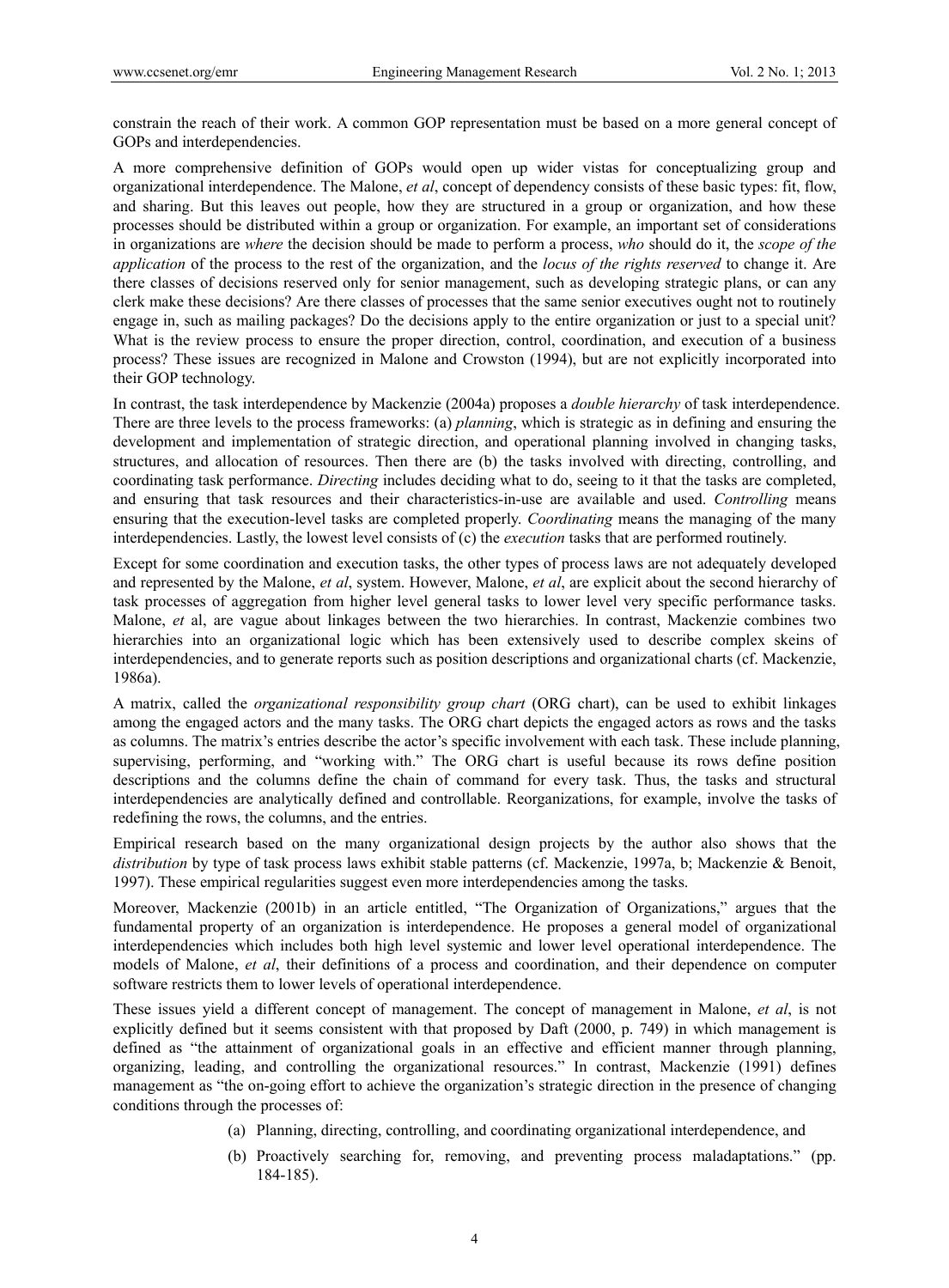In this view, the purpose of management is to achieve the strategic direction. The desiderata are productivity, adaptability, efficient adaptability, and dynamic congruency. The main management processes are (a) planning, directing, controlling, and coordinating, and (b) proactively searching for, removing, and preventing process maladaptations. Managers manage organizational interdependence and not just resources. Managing is seen as a verb as it is on-going, never ceasing. It takes the environment into account as it changes. Control is a verb, not a noun. Managers are both at the top and deployed throughout the organization; technology is vital and built into the concept of organizational interdependence; work is included in the notion of organizational interdependence; and the main duty is to manage the processes producing the results. While Malone, *et al*, are not very explicit about management, there are many similarities with Mackenzie. They differ on the inclusion of GOPs that include the role of environments, processes of managing, and the processes of planning. These differences stem from their view of processes and interdependence.

In summary, the Malone, *et al*, *MIT Process Handbook* is a remarkable achievement in evolving a representation of group and organizational processes. It is superior to that of Mackenzie in its creative and adaptive use of computer technology. But, because of its original notions of processes and dependence, it is not yet a viable candidate for a common GOP representation.

## **3. Other Possible GOP Representations**

## *3.1 John Sowa's Knowledge Representation Tools*

Strictly speaking, John Sowa's 2000 book, *Knowledge Representation: Logical, Philosophical, and Computational Foundation*, is not meant to be a text about the science of group and organizational processes. It is, however, included in this review because it offers a valuable compendium and discussion of potentially useful tools. This book is a graduate student textbook of knowledge-based analysis and design. *Knowledge Representation* includes a chapter on discrete and continuous processes. The discussion about the tools and their limitations is lively and useful. This book is filled with useful methods for handling processual information, such as logic (predicate calculus and conceptual graphs), rules, frames, semantic networks, object-oriented languages, Prolog, Java, SQL, Petri nets, and the knowledge interchange format. He introduces underlying origins of methods and their philosophical controversies. This interdisciplinary work includes helpful doses of philosophy, history, and linguistics.

There are serious philosophical arguments against embracing knowledge engineering too closely. The main one is the futility of representing knowledge independently of the person knowing the knowledge. *Disembodied knowledge* is an oxymoron. For example, two people can read Sowa's book and not have the same knowledge when they finish it. Owning the book does not infuse knowledge into the owner. Separating knowledge from its knower is, in general, a fallacy, and a huge problem for knowledge engineering.

It is useful to remember that current efforts to represent knowledge grew out of work in *artificial intelligence* (AI), which Sowa defines as "the science of designing computer systems to perform tasks that would normally require human intelligence." This work has been useful in tasks requiring innate knowledge or knowledge learned by repetition, and activities that can be learned by rules. It has had limited success in more complex problems which have formal rules. But, it fails in tasks requiring common sense and genuine expertise. The philosopher H. L. Dreyfus (1993) shows why this is the case. However, hybrid research combining machine computation and human abilities offers hope.

Sowa presents knowledge representation as a multi-disciplinary subject that applies ideas and methods from logic, ontology, and computation. Logic provides the formal structure and rules of inference. He describes ontology as defining "the knowing of things that exist in the application domain" (p. xi). "Computation supports the application that distinguishes knowledge representation from pure philosophy" (p. xii). This trio of ideas and methods is reflected in the subtitle of his book.

The AI origins are evident in Sowa's notion of ontology. For example, Sowa declares that "the subject of ontology is the studying of the categories of things that exist or may exist in some domain. The product of such a study, called by him an ontology, is a catalog of the types of things that are assumed to exist in a domain of interest from the perspective of the person who uses a language for the purposes of talking about the domain" (p. 492). This is a limiting rendering of the philosophy of ontology, which is more broadly interested in understanding reality, and is considered a verb rather than a noun. Reducing the philosophy of ontology to lists may be useful in computer design, but it leaves out the human as an engaged agent who has extensive background knowledge (cf. Taylor, 1993).

Sowa is well aware of the philosophical and practical limitations of knowledge representation. He offers an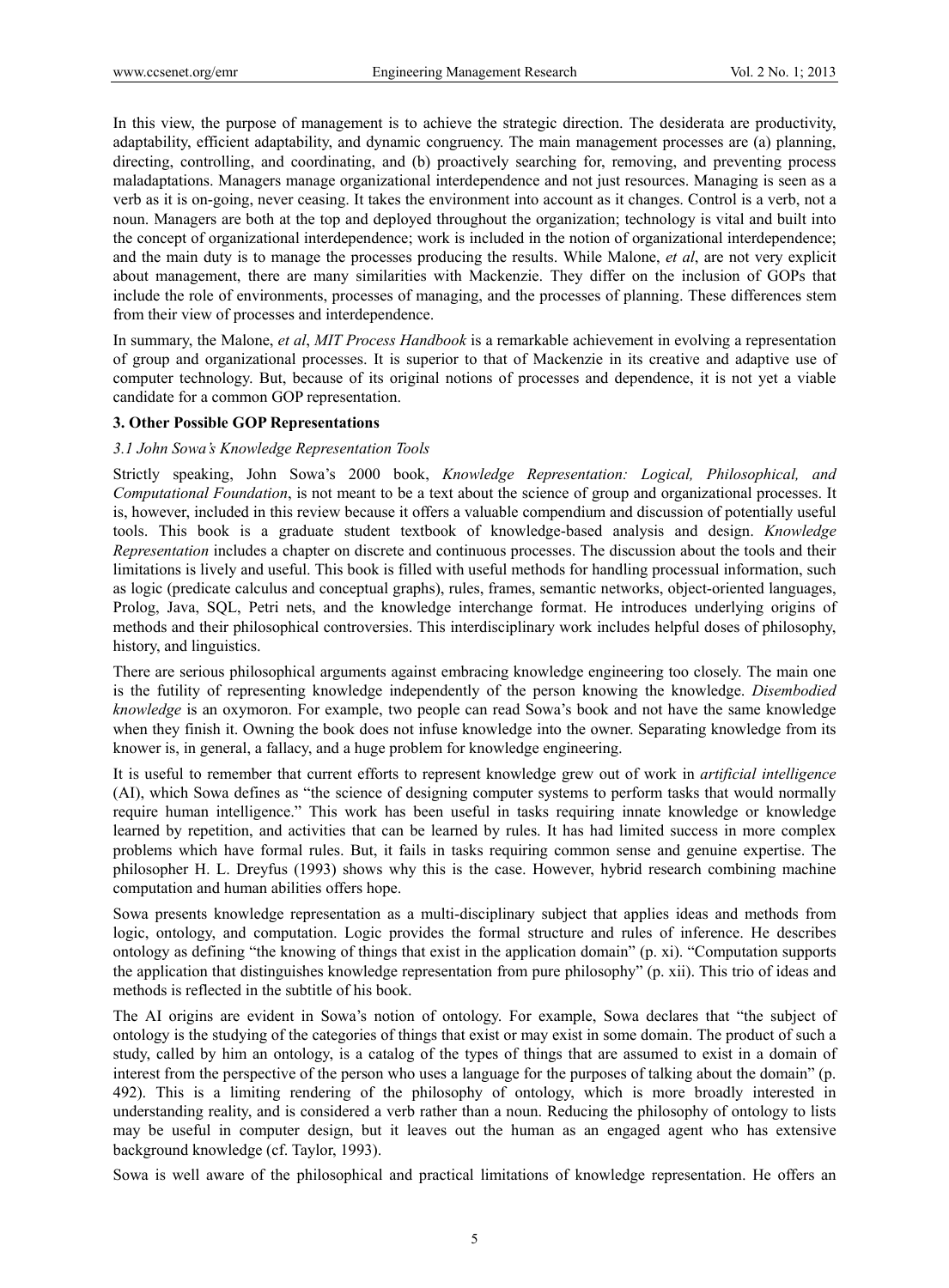evocative chapter entitled, "Knowledge Soup" with this quotation from Alfred North Whitehead (1937):

Human knowledge is a process of approximation. In the focus of experience, there is comparative clarity. But the discrimination of this clarity leads into the penumbral background. There are always questions left over. The problem is to discriminate exactly what we know vaguely (Sowa, 2000, p. 348).

Sowa introduces the notion of a knowledge soup to reflect that some knowledge in people's heads may be expressed in propositions, but much of it is tacit in the form of habits, vague intuition, and gut feelings that are never verbalized or visualized. "This knowledge is far too complex and disorganized to be called a knowledge base. Its fluid, heterogeneous, ever changing, and often inconsistent nature could be better characterized as "*knowledge soup*" (Sowa, 2000, p. 348).

The existence of this knowledge soup creates unsolved (and possibly unsolvable) problems in the type of knowledge representation needed for computation and artificial intelligence programs: language becomes a tool for discriminating and creating knowledge out of our knowledge soups. In the case of group and organizational processes, the pursuit of a common GOP representation can provide such a type of language for these processes. It is hoped that the inventiveness and creativity of those seeking to represent human knowledge will, eventually, yield ever more profound and useful methods for representing group and organizational processes.

The fact that most GOPs are specific in their context and purpose sidesteps some of the intractable issues of logic and language because their grounded specificity eschews the quixotic, chimerical pursuit of universality. The more modest effort to find a common GOP representation of actual group and organizational processes takes advantage of their limited purposes, specific contexts, and human behavior in groups and organizations.

However, if one steps back from the philosophical problems of Sowa's knowledge representation, one can see many methods and ideas that could inform processual research. His interdisciplinary trio of logic, philosophy, and computation can be applied to GOPs. The philosophy is helpful in defining the GOP and how one describes it. The logic shows how to combine the elements of the GOP formulation into a coherent whole. Computation informs one how to apply the logic and reveals consequences. These three interdependent ways of thinking are germane to the study of GOPs. Sowa provides example after example of how to apply this trio of ideas and techniques.

As it stands, Sowa's work cannot be a feasible representation of group and organizational processes. It is not meant to be one. It contains a useful and powerful set of tools, whose use can stimulate the science of group and organizational processes. The work by this subcommunity of tool developers ought to be embraced by others in the science of group and organizational processes.

# *3.2 Melcher's Dynamic Simulation*

Engineering is the vital link between theory and tool development because engineers are needed to figure out how to implement new theory and applicable tools. Although the lack of engineering in the science of group and organizational processes is a major weakness, there are a few who have worked in this area for years. Organizational design, organizational development, and human resource management are bright spots. But, for the most part, those who attempt to develop engineering for GOPs labor in relative obscurity.

One notable example of a long-term engineering effort is that of Arlyn Melcher. Melcher has worked for decades to evolve methods for how to engineer systems dynamics models to study certain group and organizational processes. Melcher's 1976 monograph, *Organizational Structure and Process: A Systems Approach*, lays the conceptual foundations for this body of work. His approach begins by investigating a phenomenon in order to provide a grounded theory for it. This provides a clear context while improving an investigator's intuitive understanding of the phenomenon. The goal is to understand the system dynamics of the many possible interdependencies that could influence the behavior of the system. Next, the researcher proposes and investigates the effects of a series of underlying processes and their interdependencies. Then, after an exhaustive investigation of the linkages, the researcher iterates simulations of the postulated dynamics to arrive at a plausible explanation of the phenomenon.

This body of work is relatively obscure, in part, because it is difficult to publish this line of research in academic journals. One exception is the systems dynamics results by Roger Hall, in which he investigates the dynamics of the demise of the magazine, *The Saturday Evening Post* (1976) and the dynamics of a Canadian curling association (1984). Although Roger Hall is not directly linked to Melcher and his colleagues, his articles ably illustrate the potential of the systems approach for the study of group and organizational processes.

Melcher's work depends upon creating a system of typologies for identifying the causal processes. For example, Acar, *et al* (1989) developed a typology for competitive strategies of firms. Milestones in the evolution of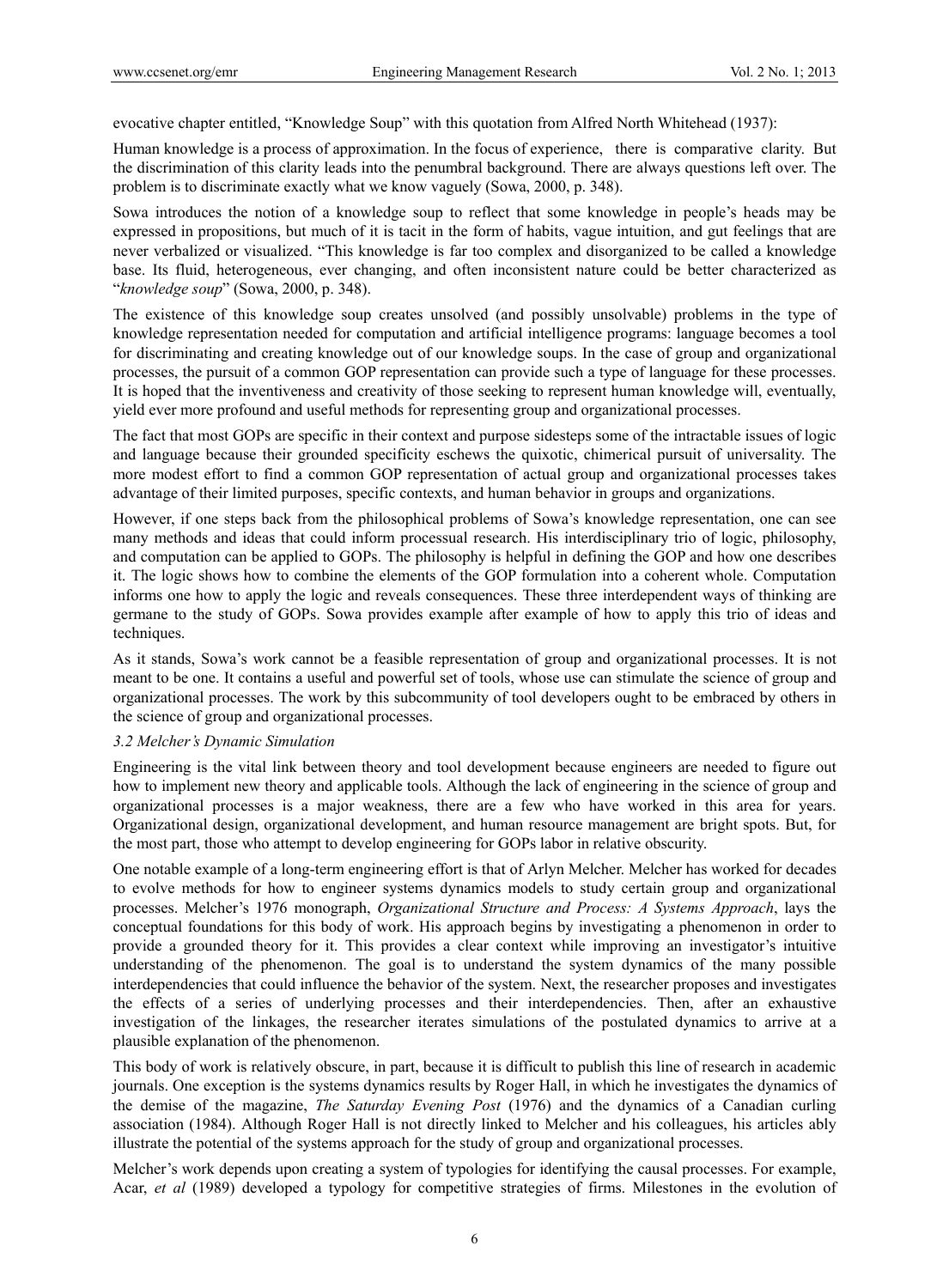Melcher's engineering are Melcher (1976), Melcher and Melcher (1980) and Melcher, *et al*, (2002). The culmination is *Formulating a Research Questions: Considerations and Guidelines* (Melcher, 2012). Melcher has either chaired or co-chaired thirty dissertations which involve his approach.

The heart of his approach is to carefully define the independent variables, the moderating variables, and the dependent variables that are deemed relevant to the research question. The strength of this work is to capture the system dynamics of how these interdependencies play out over time. The result is an understanding of a phenomenon that is rarely found in the usual variance modeling methods. A weakness is the lack of cumulation of the underlying science of these phenomena. As this body of GOP research lacks ready acceptance in the academic disciplines (as represented by publications in academic journals), it tends to lie outside the publishing mainstreams. The lack of fertile interdependencies with other lines of research limits its reach. This is unfortunate for the science of group and organizational processes because Melcher's work contributes important insights into the dynamics of GOPs.

From the viewpoint of evolving a common representation of GOPs, Melcher's work has the problem that his notion of a GOP is undeveloped. He defines a *process* as "the activities and functions that actually occur" (Melcher, 2012, p. 76) and a *process variable* is "defined in terms of degree an activity is carried out" (Melcher, 2012, p. 76). In this work, processes become encapsulated into process variables, and the analysis is not so much about the underlying GOPs but about how the dynamic interdependencies of the process variables play out in the successive iterations of the system's dynamics. Thus, given the criteria for feasibility for a GOP representation, his models are not yet feasible. They certainly have the "breath of life," but they lack a common algebraic structure for the representation of GOPs. The realizability of the underlying GOPs is problematic and the criterion of falsifiability is difficult to assess given the many possible outcomes and nuances of an iteration of simulations.

It is safe to conclude that Melcher's system dynamics does not yet provide a common GOP representation. However, it is also possible that he is working on a new phylum of GOPs, which will force revisions in the concept of a GOP and how to represent them.

# **4. The Process Framework as a Common GOP Representation**

# *4.1 Introduction*

The process framework representation of group and organizational processes has been under development since at least 1964 (cf. Mackenzie, 1976a, b). It has been used in an extensive range of applications involving the statement and testing of substantive theories of group and organizational processes over a long period of actual use in organizational design (Mackenzie, 1986a, 1991, 2011).

The 1976 books reported on more than a decade of studying GOPs involved in the functioning and structural changes in emergent little laboratory groups. GOPs were used to explain and predict how tasks and incentives influence how these five-person laboratory groups organized themselves to solve problems. It also contained a GOP for the formulation of interpersonal hostility.

Lippitt and Mackenzie (1976) used a process framework of a GOP to explain how university officials handle inconsistencies between their authority and their tasks. The process framework predicts the choices of actual academic officers about structural solutions to such problems. They were presented with scenarios and were asked to choose a solution among a set of seven alternatives. The process framework is accurate. It is also very stable. In fact, for over two decades, students in an MBA organizational behavior class were offered an A in the course if they could construct and defend a counterexample. The process framework has eleven binary considerations and seven outcomes. This yields a potential of 2,047 paths from the first consideration to the outcomes. But, because the process framework makes use of the relationships between the considerations and the outcomes, the actual process framework has only 28 paths, a reduction of 98.6%. Mackenzie (1986b) extended the approach to handle informal as well as formal decision-making groups. This led further to the discovery of virtual organizations (Mackenzie, 1986b and Mackenzie and Scott, 2001) and virtual processes (Mackenzie, 2000d) and to a discussion of non-governmental organizations (Mackenzie, 2001a).

Process frameworks have been used for a variety of substantive group and organizational theories. In the study of leadership, there is an emergent leadership experiment (Mackenzie & Bello, 1981), a theory of organizational leadership (Mackenzie, 2006a, Mackenzie & Barnes, 2007; Mackenzie & Pate, 2009) and a survey method for evaluating organizational leadership (Mackenzie, 2011). The process approach is the basis for a theory of the organizational hologram (Mackenzie, 1991), which is a theory of how efficiently adaptable organizations operate. It is also the basis for a theory of organizational interdependence (Mackenzie, 2001b), to define a model of organizational goals (Mackenzie, 1998b) and to develop and test a model and data for a theory of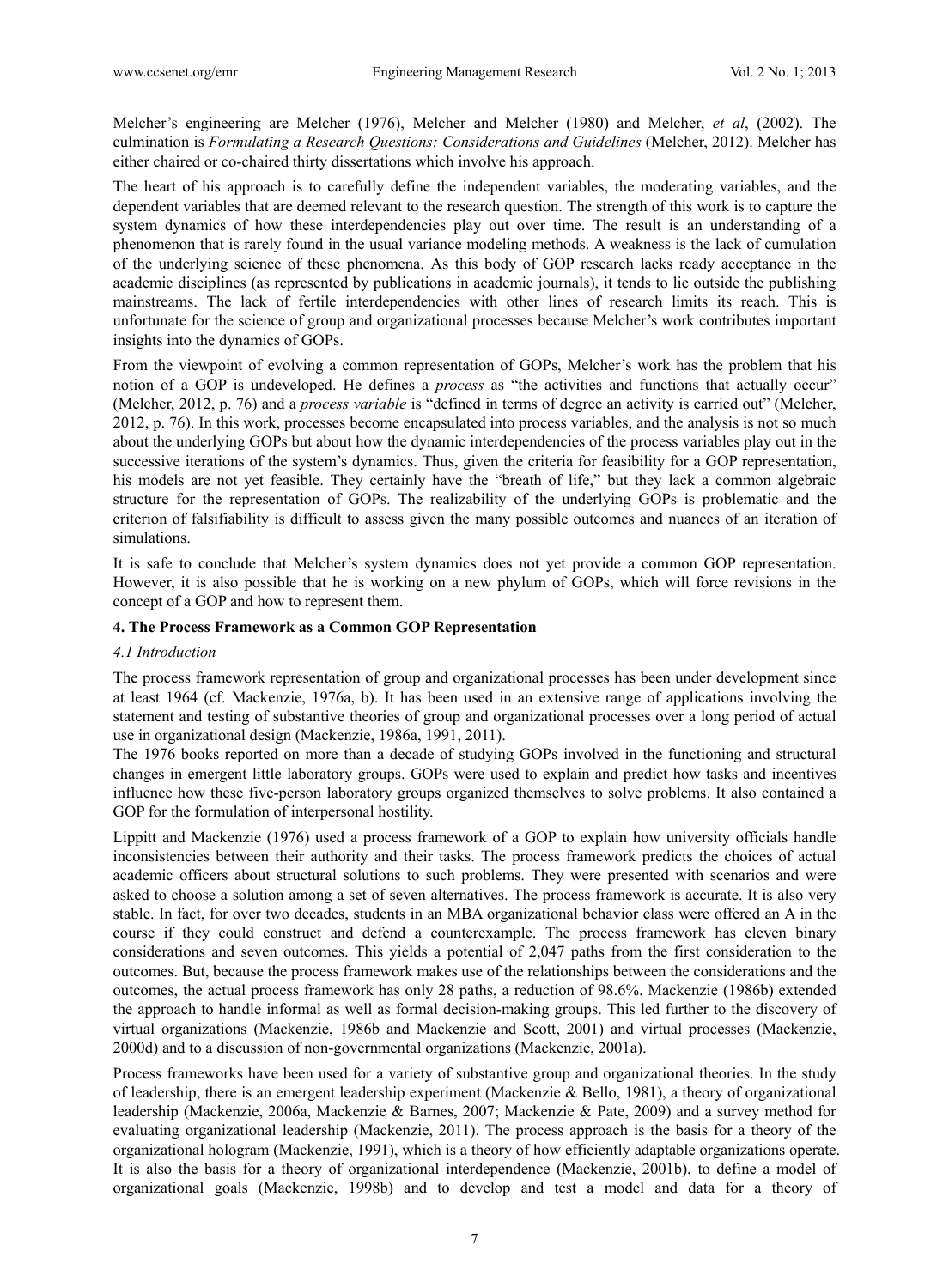organizational-level learning (Mackenzie, 1994). It formulated a theory of organizational power (Mackenzie, 1986b). It has been used to state a theory of organizational risk (Mackenzie, 1998a).

The process framework approach has been used in developing models for quality assurance (Mackenzie, *et al,*  1994 and Barnes, 1996. It has been used to analyze political events such as the Gore/Bush Florida recount (Marker, 2002) and to formulate a theory of federalism and apply it to an analysis of the efforts by a U.S. President, F. D. Roosevelt, to pack the U.S. Supreme Court in 1937 (Mackenzie, 2010).

The process framework has been involved in a number of methodological studies, ranging from the research process of converting data to their implications (Mackenzie, *et al*, 2000) and multi-level studies (Mackenzie, 2004a, b, c). It has been used to develop methods of testing processual models (Mackenzie, 2006b); the use of strong inference instead of statistical models to test processual models (Mackenzie and Rahim, 2003 and Mackenzie, 2006b), and a general critique of variance models (Mackenzie, 2007). Process frameworks provide a base for new types of survey methods (cf. Mackenzie, 2000b, c, and 2011).

Process frameworks are the foundation of the organizational audit and analysis technology for organizational design (Mackenzie, 1986a). Process frameworks can be converted into ordinary mathematical functions (Mackenzie, 2009). Thus, there is evidence of the utility of process frameworks for many purposes, such as problem-solving, stating and testing substantive theories for group and organizational processes, application to organizational design and quality assurance, and related methodologies.

The generality of process frameworks is still questionable because its applications have barely scratched the surface of the immense variety of group and organizational processes. For example, this line of process research does not include analyses of sensemaking (cf. Giola & Chittipeddi, 1991, Maitlis & Lawrence, 2003; Weick, 1995. Further, it also has not studied organizational identity phenomena (cf. Giola, Schultz, & Corley, 2000; Polkinghorne, 1988). It also has not been deployed to study narrative research (cf. Pentland, 1995, 2003). Consequently, the range of topics studied by the author is not exhaustive of the possible types of GOP research and should not be considered general.

As the process framework GOP representation has evolved, it has been subjected to numerous challenges and revisions. Along the way, attempts were made to develop a suitable mathematical framework based on an integrated set of definitions, axioms, propositions, and theorems. This paper is the first to derive  $Y = F(C)$  from a base set of six ontological axioms. The hope is that this will make the structure of the argument so clear that it will invite challenges; to explain the essence of a GOP as it is currently understood by the author; and to encourage others to improve or reject it.

#### *4.2 Some Basic Notions for GOPs*

In the process framework GOP representation, a GOP process is defined as a time-dependent sequence of events or considerations governed by a GOP framework,  $Y = F(C)$ . A *GOP framework* is a graph (or a network) linking the considerations to each other and to the outcomes of a process.

A key concept in a GOP is that of a *Processual Agent* (PA), which is any internal agent that can affect a GOP. PAs are usually individuals but they may also be teams, virtual teams, committees, units, and even other organizations. PAs need not always be human but every GOP must involve humans. For example, signals and commands from a control system may "act as if" they are Processual Agents, especially when compliance is enforced by others. External events outside the control of the group or organization, such as natural disasters, labor strikes to a supplier, accidents preventing deliveries, etc., are not considered PAs.

Processual Agents in process frameworks are assumed to be *engaged* Processual Agents. Following C. Taylor's essay (Taylor, 1993) entitled, "Engaged Agency and Background," a PA is much more than a "rational" information processor. An engaged PA is not some abstract disembodied calculating machine. To the contrary, a PA is actively engaged within his place. The PA is "embedded in a culture, a form of life, a world of involvements, ultimately to understand the agent as embodied" (Taylor, 1993, p. 318). This embodiment shapes the PA's perception who is "world shaped" which means "embodiment in the sense of experiencing or 'living' the world is essentially that of an agent with this kind of body. It is an agent who acts to maintain equilibrium upright, who can deal with things close up immediately and has to move to get things farther away, who can grasp certain kinds of things easily and other not, can remove certain obstacles and others not, can move to make a scene more perspicuous, and so on" (Taylor, 1993, 318-319). A PA is not some abstract disengaged thinker. A PA is not simply a calculator gathering bits of information and then processing them in order to decide what to do and then acting to fulfill goals through some sort of means-ends calculus. A PA is not neutral, accepting "data" as if it must be correct.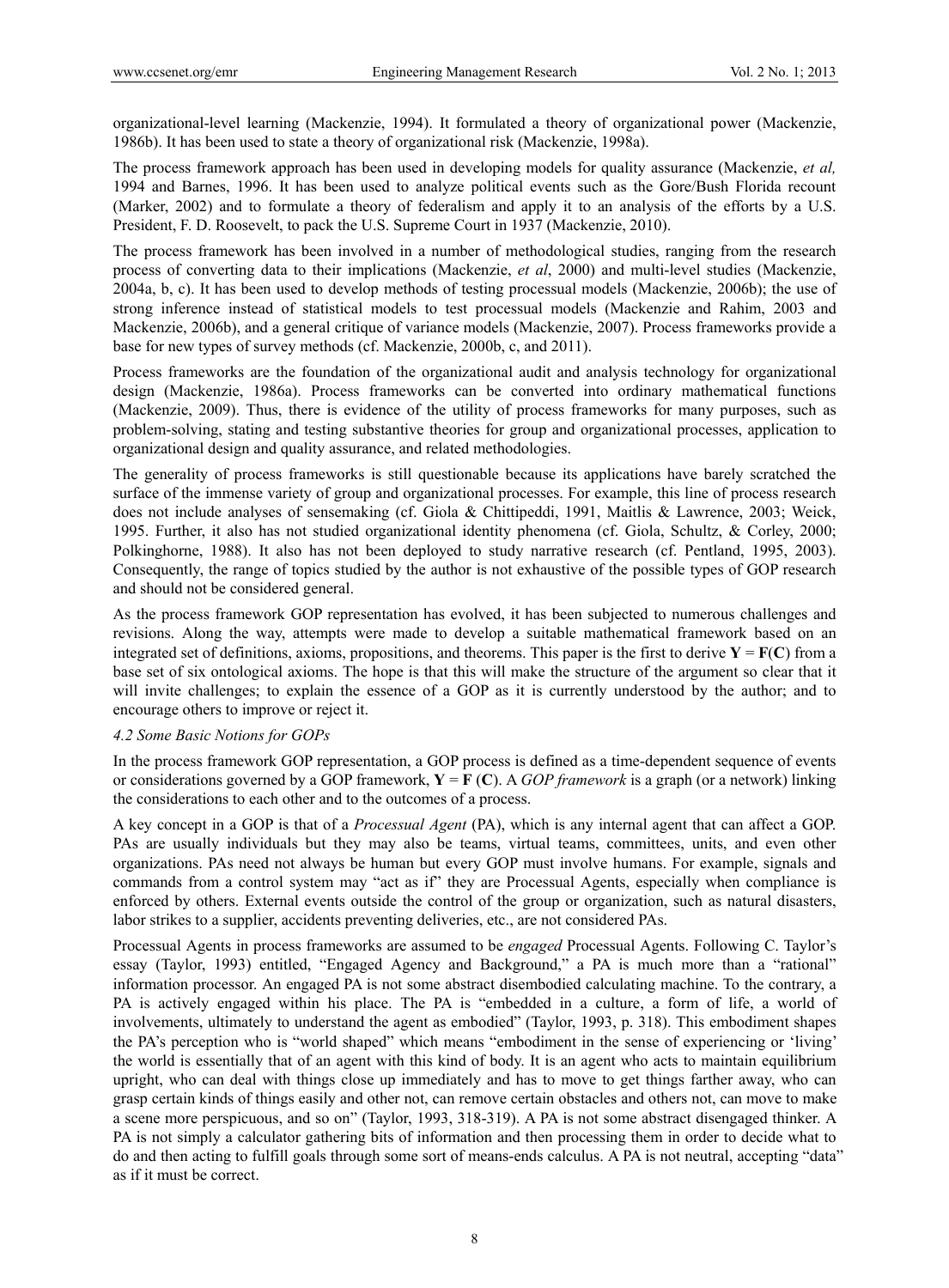Knowledge engineering attempts to ontologize this disengaged agent by assuming that a PA thinks the way that is consistent with "rational" calculus would dictate. Not quite: the engaged agent shapes his world. "Engaged agency is that agency whose experience is made intelligible only by being placed in the context of the kind of agency it is" (Taylor, 1993, p. 325). The engaged agent's background helps make his world intelligible. This experience and background gives the PA an implicit understanding "of what it is to act, to get around the world, the way we do" (Taylor, 1993, p. 327). "Engaged agents are creatures with a background sense of things" (Taylor, 1993, p. 328).

The notion that PAs in process frameworks are engaged agents means that the process framework the PA attends to is *defined with respect to the PA*. The PA is involved in defining the context, the considerations, the process framework, and the outcomes. The PA is, in the words of M. Wooldridge and N. Jennings (1995), *reactive* in that the PA perceives aspects of the environment and reacts appropriately. The PA is also *proactive* because the PA can take initiative in performing goal-directed actions. Whenever a researcher develops a process framework, the researcher should have PAs review it in order to "get it right."

In what follows, the PA is assumed to be an engaged agent. The present version of process frameworks could be enriched by introducing axioms of the decision processes of the PAs. Such axioms are not introduced here, but introducing them will expand the properties of GOPs. For now, it suffices merely to introduce the first ontological axiom.

The effecting of a process requires an action by a Processual Agent, which is the first ontological axiom:

# *Axiom 1*. *A GOP involves one or more Processual Agents.*

Processual agents are engaged agents. They are reactive and proactive. They are not objects or mere resources.

One of the essential properties of GOPs is that they involve both the Processual Agents and what they do. This involvement takes the form of linking. There are no GOP behaviors without linking. This is the next topic.

## *4.3 Linking GOPs Together*

GOPs are typically represented in graphs or networks containing boxes and links connecting the boxes. Each box represents one of the steps in one of the sequences of considerations in the process. Many times the lines and/or arrows linking them start off by being vague. These links are important to achieving a GOP representation and are developed as the interdependencies become understood and defined as the analysis proceeds. These links include that which is being linked and the links themselves.

Every GOP contains these process elements: (1) events, (2) considerations or steps, and (3) subprocesses. Let **E**<sup>i</sup> and  $\mathbf{E}_i$  represent a pair of GOP elements.  $\mathbf{E}_i$  is the *predecessor* of  $\mathbf{E}_i$  if it "precedes" it, as indicated by the link  $\mathbf{E}_i$  $\rightarrow$  **E**<sub>j</sub>, and **E**<sub>j</sub> is the *successor* to **E**<sub>i</sub> in this link. Note that if **E**<sub>i</sub> is the predecessor of **E**<sub>i</sub>, then **E**<sub>i</sub> produces outputs to create the event that triggers  $\mathbf{E}_i$ . The predecessor can be interpreted as preceding, triggering, or causing  $\mathbf{E}_i$ . Any process element can be preceded and succeeded by any other process element.

Linking GOP elements involves more than merely drawing a line between a pair of boxes. In fact, for task processes, there are specific requirements to effect the linking of a pair of GOP elements (Mackenzie 2000a) – specifically, two task process elements need to have the property of being "in-common."

An *integrating GOP* is one that creates an in-common set of processes. GOPs **P**i and **P**j are *directly integrable* if: (a) there exists an integrating process at the same level that creates in-commonness, or (b) one could be developed. Usually, when conducting an organizational design project, it is necessary to create in-commonness across locations, product lines, customers, suppliers, and information technologies, etc., with different managers, process resources and their characteristics-in-use. This is especially vital when units are being reorganized. One method for creating in-commonness is to redesign the GOPs and to create processes to plan, and to direct, control, and coordinate various execution task processes. It is also necessary to assign PAs to the processes in order to maintain compatibility.

We are now in a position to state Axiom 2.

*Axiom 2*. *A GOP involves two or more linked process elements.*

This leads directly to the first GOP property:

*GOP Property 1*. A GOP involves one or more processual agents and two or more linked process elements.

*Argument*: This follows directly from Axioms 1 and 2.

GOP Property 1, while analytically trivial, is helpful when extracting GOPs out of a specific context. For example, any effort to define a GOP must involve both the engaged PAs *and* the linked process elements. There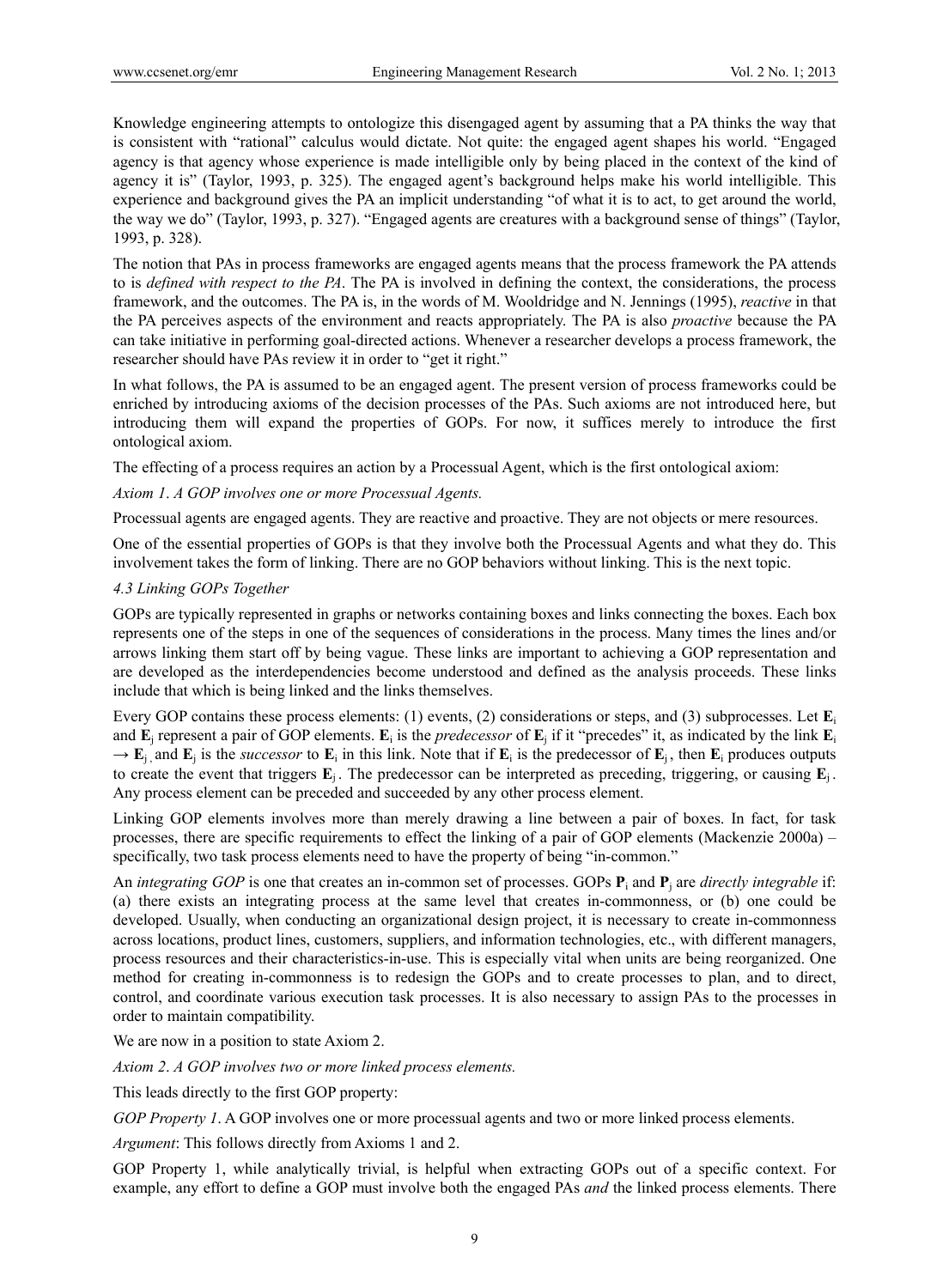must always be PAs involved in all GOPs. If a GOP is described without its PAs, then its representation is deficient. Similarly, a GOP is deficient if it does not involve process elements.

The next ontological question concerns the controversial issue of the possible randomness of GOPs. Many, if not most, researchers in the organization sciences "act as if" they are firmly convinced that GOPs are random or, at least, ought to be treated as such for the purpose of conducting publishable empirical research. Axiom 3 asserts this in the negative:

# *Axiom 3*. *A GOP is not random.*

A GOP may appear to be random because its occurrence is not easily explainable to an observer or even to its members. That does not make it random. The assumption of randomness is a mathematical convenience that either masks a lack of understanding or is an attempt to change the research subject. It is also unnecessary by Axiom 1, because a GOP always involves those who are performing it. Actions occur and they are done by Processual Agents. The occurrence of a GOP can be triggered by an external event, which may be labeled as being random to a group, such as a "wildcat" strike, an interruption in electrical power, a computer malfunction, an accident to a key person, etc. Axiom 3 only states that the GOP itself is not random. The GOP, as a response, may involve learning, mistakes, etc., but still the people involved are doing specific things. Decisions are made, actions taken, and results are evaluated. Coping, floundering, and learning are considered purposive but not random. Axiom 3 sends a clear message that the common practice of encapsulating processes as variables and then treating them analytically as if they are random, when they are not, is at least unnecessary and probably inappropriate for the study of GOPs. This practice complicates and obscures GOPs.

An *event* is that which initiates a GOP. Events may include decisions that set a GOP into motion. Events include the completion of a GOP that precedes another. Events can be external to an organization, such as a natural disaster, the granting of a patent, the failure of an opponent, a signal from a computer to initiate a response, etc. These external events are *relevant* if they are linked to a GOP. A GOP begins with an event which is summarized by GOP Property 2:

## *GOP Property 2*. A GOP is activated by an event.

*Argument*: This property follows directly from the definition of an event and Axiom 3.

Although analytically trivial, this property is important to analyses of GOPs because it directs one's attention to ascertaining what events are relevant. That is why it is stated prominently as a GOP property. The point is that a GOP does not happen spontaneously or by magic. A GOP is not random. It is activated by an event.

The next ontological issue is whether or not a GOP must be linked to at least one other GOP. That is, can a GOP appear out of nowhere, with no antecedent, with no consequences? Can a GOP be an "orphan"? The answer in Axiom 4 is in the negative:

# *Axiom 4*. *A GOP is linked to at least one other GOP.*

Axiom 4 directs one's attention to possible antecedent or subsequent GOPs.

# *4.4 GOP Resources and Their Characteristics-In-Use*

Another obvious property of a GOP is that it involves resources, called *GOP resources*. These GOP resources are richer than those implied by the vague word "inputs." GOP resources include the knowledge required, information needed by the Processual Agent, the involved technological and support resources, plus the money and materials available and used in its performance. GOP resources are *intrinsic* to its performance within a unit, group, or organization. Moreover, there are process resources that cut across units, their boundaries, and time, as in the case of virtual-like organizational arrangements (Mackenzie, 1986b, 2001a), 24/7 operations, and common systems such as those for financial control, administration of HR policies, quality assurance, etc. The concept of GOP resources and their characteristics-in-use has evolved (cf. Mackenzie 1986a, 1991, 2000a, 2004a). The listing of known GOP resources and their characteristics-in-use continues to grow and change with new experiences. However, the best source for understanding their presence is in the 1986a work.

Now that the concept of GOP resources and their characteristics-in-use has been introduced, it becomes the basis for the fifth ontological GOP axiom.

#### *Axiom 5*. *A GOP requires process resources and involves their characteristics-in-use.*

Axiom 5 serves to "ground" a GOP to its place. If the GOP were random and did not involve process resources and their characteristics-in-use, one would not need to consider its *place* (cf. Malpas, 1999; Mackenzie & Barnes, 2007). The GOP resources and their characteristics-in-use help define the *context* by providing information about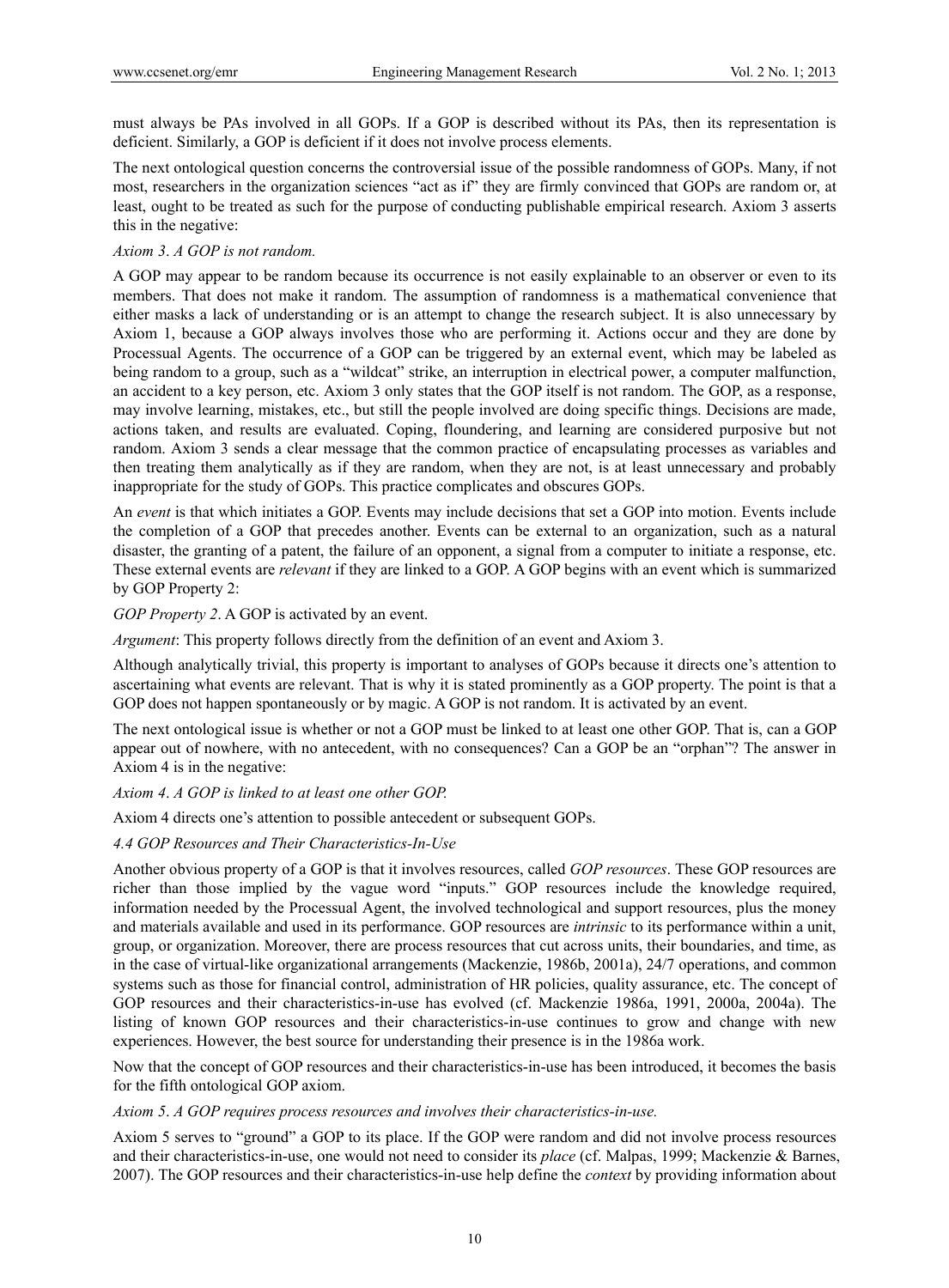how such GOPs are coordinated and who and what is involved in executing them.

These lists of GOP resources and their characteristics-in-use grew out of direct organizational design consulting experiences. In creating organizational logics for clients, problems arose about what processes to include and how and when to separate and combine various task processes. For example, if a bank has branches, then the teller tasks in different bank branches are separated because they are in different locations. If the tasks involve different technologies, they are separated analytically because the specific descriptions of the processes are different even if they share the same label. Each of the items in the GOP resources and in the characteristics-in-use emerged from such considerations. We are now in a position to state the next important feature of a GOP: its components.

*GOP Property 3*. A GOP has five components:

(1) The Processual Agents involved in the GOP;

(2) The steps or considerations contained in the GOP;

(3) The pairwise linkages between elements of the preceding steps or considerations;

(4) The outcomes of the GOP; and

(5) The GOP resources and their characteristics-in-use.

*Argument*: The first component follows from Axiom 1, the second by Axiom 2, the third by Axioms 2, 3, and 4, the fourth by Axioms 3 and 4, and the fifth by Axiom 5.

The achievement of true in-commonness requires engaged management in order to create a congruency or fit among components 2, 3, and 4; the GOP resources and their characteristics-in-use (component 5); and position interdependence (component 1). Each GOP has its own interdependencies as defined by its six components.

The GOP *graph*, **F**, shows all pairwise relationships among the sets of considerations and outcomes. A GOP graph is *represented* as a network or graph, **F**, where **F** is the structure of the linked considerations and the outcomes. A GOP framework includes components 2-5 of a GOP. GOP frameworks can be generically represented by:  $Y = F(C)$ , where C is the set of considerations (component 2), F is the network or graph of the considerations and the linking of considerations to the outcomes, **Y** (component 3), and **Y** is the set of outcomes (component 4). The definition of a GOP framework allows the statement of another important feature of a GOP.

*GOP Property 4*. Every GOP has a process framework.

Argument: By GOP property 3, a GOP has five components, including the four (2-5) that define a GOP framework. Therefore, every GOP has a process framework.

This leads us to another ontological GOP property: it is discrete and not continuous. A GOP is said to be discrete if it has a beginning and an end, the links between its elements are defined, and the values of considerations and results are integers. This is summarized in GOP Property 5.

*GOP Property 5.* A GOP is discrete.

Argument: If a GOP is discrete, it has a beginning and an end, and the links between process elements are defined. By GOP Property 2, a GOP has a beginning activated by an event. By GOP Property 1, a GOP involves one or more PAs and two or more process elements. By Axiom 2, these process elements are linked. Therefore, a GOP has defined links between its process elements. The last question is whether or not a GOP has an end. The concept of an end implies that there is an outcome produced by the GOP or that there is a link to another GOP by GOP Property 4. By definition, a GOP has a process framework, whose right-hand side contains outcomes or links to other processes. Therefore, it has an end.

GOP Property 5 could be restated as "A GOP is not continuous." The technique of representing GOPs by continuous functions or differential equations does not match these ontological GOP properties. However, GOPs can be transformed to incorporate a wide variety of mathematical functions (Mackenzie, 2006b, 2009). A GOP always has a beginning and an end. It need not be simple and can contain subprocesses, etc., but a GOP can be defined, described, and evaluated. A GOP is made up of distinct elements.

*GOP Property 6.* A path in a GOP framework is a Processual Agent.

Argument: A path in a GOP framework is a vector of considerations, C, by a PA leading to an outcome in Y. The right-hand side of a GOP graph, after the last cj  $\epsilon$  C in the path, is an outcome, yi  $\epsilon$  Y. An outcome of a process is an event. An event activates a GOP by GOP Property 2. A Processual Agent is anything that can affect a GOP. Therefore, a path in a GOP framework is a Processual Agent.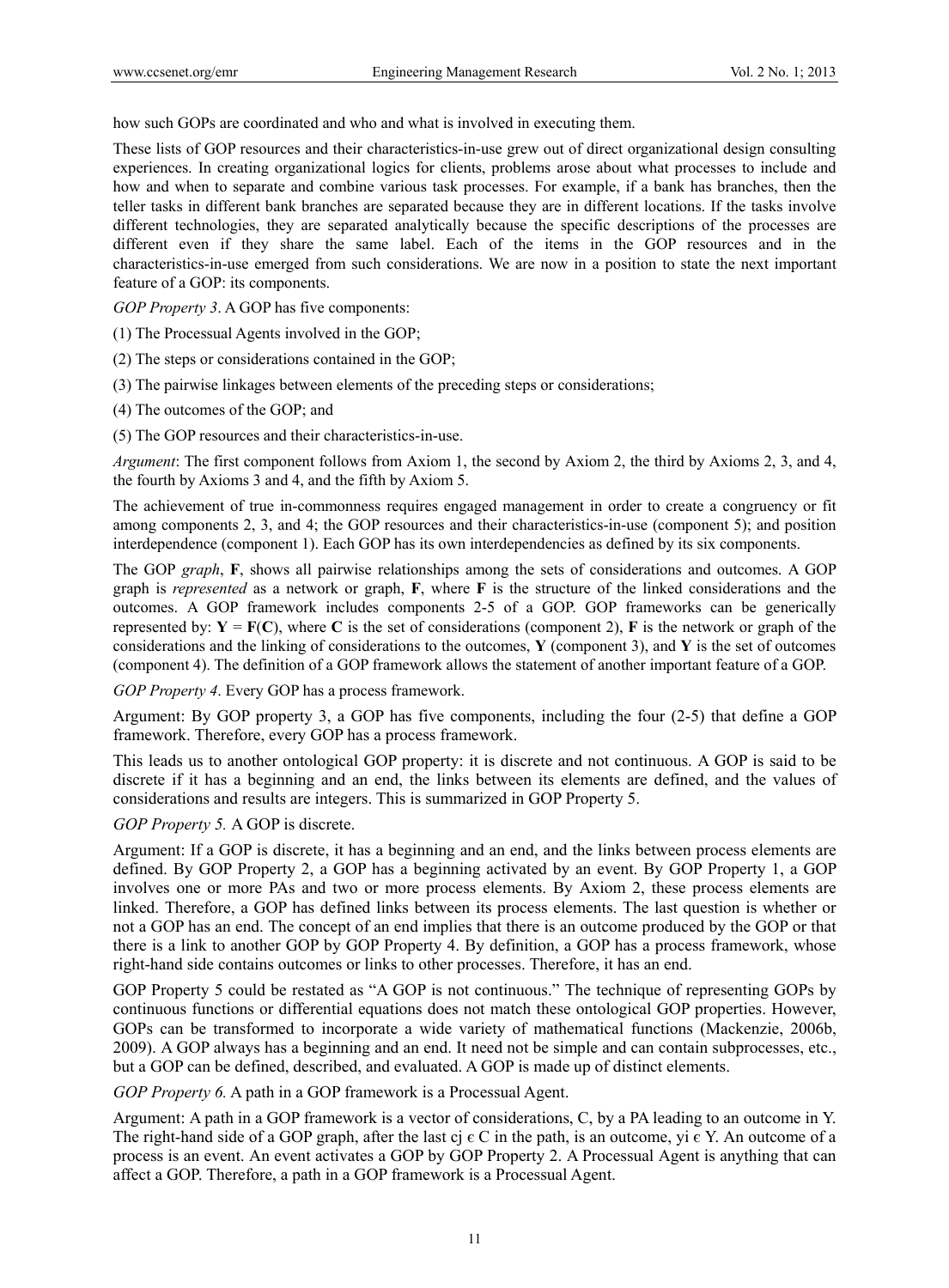Thus, how one navigates through a process framework can itself act as if it is causal of subsequent actions. This is a well-known feature of cellular automata and complexity theory (cf. Wolfram, 1994).

A *path* in **F** consists of its linkages in **C** to its outcome in **Y**. The path is a vector of linked considerations in a generalized function such as  $Y = F(C)$ . That is, given the path, the outcome in Y is defined. Every path can also be seen as a vector of the values of the considerations from the initial consideration,  $c_1$ , to  $v_i$ . This leads to GOP Property 7.

*GOP Property 7.* Equifinality is possible in GOP frameworks, in that there is often more than one possible path to reach any given outcome.

*Argument*: This is a consequence of the procedure for defining a process framework and is illustrated in the examples of answering a telephone in Mackenzie, 2012.

# *4.5 GOP Levels*

Behavior and events at one level are known to affect and be affected by behavior and events at other levels. Multi-level phenomena are a growing area of investigation. Most organizational researchers would argue that group and organizational behavior is inherently multi-level, which includes both levels of management and levels of analysis (cf. Yammarino & Dansereau, 2002, 2004, 2006; and Dansereau and Yammarino, 2003, 2005, 2007). For example, when there is a boss, there is a subordinate. If there is a greater task, such as marketing, then there is a smaller task, such as preparing ad copy, etc. Despite this acceptance, the means for studying multi-level phenomena are not as advanced as they need to be. The notion of level is intuitive, but it has two very different meanings.

There are two broad classes of GOP levels. These are (1) inclusional, and (2) causal. The *inclusional class of levels* compares a pair of levels,  $L_1$  and  $L_2$ , according to which one of them is a proper subset of, or included in, the other. The dimension of the inclusional objects must be the same for  $L_1$  and  $L_2$ ; otherwise there is no strict inclusion (e.g., a bushel of apples contains apples but not oranges). There are three basic types of *inclusional classes of levels*. These are (1) *structural inclusion*, in which one position is higher than the other, provided that (a) there is a direct link from the higher to the lower or an indirect link via a defined hierarchy, and (b) the GOP of the higher includes those of the lower; (2) levels of task aggregation; and (3) levels of interdependence (cf. Mackenzie 2001b, 2004c).

The *causal class of levels* compares a pair of levels,  $L_1$  and  $L_2$ , according to the assignment of one as the cause of the other. If  $L_1$  is deemed to be the cause of  $L_2$ , then there is an assumed existence of a transformation or function, f, such that:  $L_1 \rightarrow L_2$ . A construct or conclusion that is used to derive another construct or more general conclusion is said to be lower than that which it helps to derive. It is lower in the sense that it is underlying.

Types of causal levels include (1) simple functions:  $y = f(x)$ , where x is the assumed the lower level "independent" variable, and y is the higher level "dependent" variable; (2) levels of derivation; (3) task process levels in the double hierarchy of tasks as shown in organizational logics; (4) implicit/explicit phenomena; and (5) nested GOP frameworks. Sometimes explicit phenomena are deemed to be caused by underlying implicit phenomena. Whenever this is the case, the explicit phenomena are considered to be a level *above* their implicit origins. An example of implicit and explicit phenomena comes from optics: white light is explicit and its spectrum (many constituent frequencies) is implicit.

The multi-level nature of GOPs is stated as the final ontological GOP axiom:

# *Axiom 6*. *A GOP has more than one level.*

The argument for Axiom 6 depends on the concept of a GOP level. Given that, by Axiom 4, a GOP is linked to at least one other GOP, this link is often by adjacent levels. Furthermore, any GOP has its context and content due to its GOP resources and their characteristics-in-use. As there can be levels of aggregation for each GOP, there are multiple inclusional levels. Similarly, as there are hierarchical levels of those involved in these levels, there is another source of multiple inclusional levels, etc. There can also be different causal levels as well. For example, one can have multiple inclusional levels due to the task process levels. In fact, it is difficult even to conceive of a GOP that does not involve more than a single level, whether by inclusion or cause.

# *4.6 Loops in GOPs?*

The general notion of *loops* in the description of GOPs is a popular metaphor which is often intuitively understandable. In this aspect of the argument, process frameworks will be seen as immediately controversial because loops are considered unnecessary.

Consider the task processes of the "front-end" or check-out department of a large retail store. On the "line" are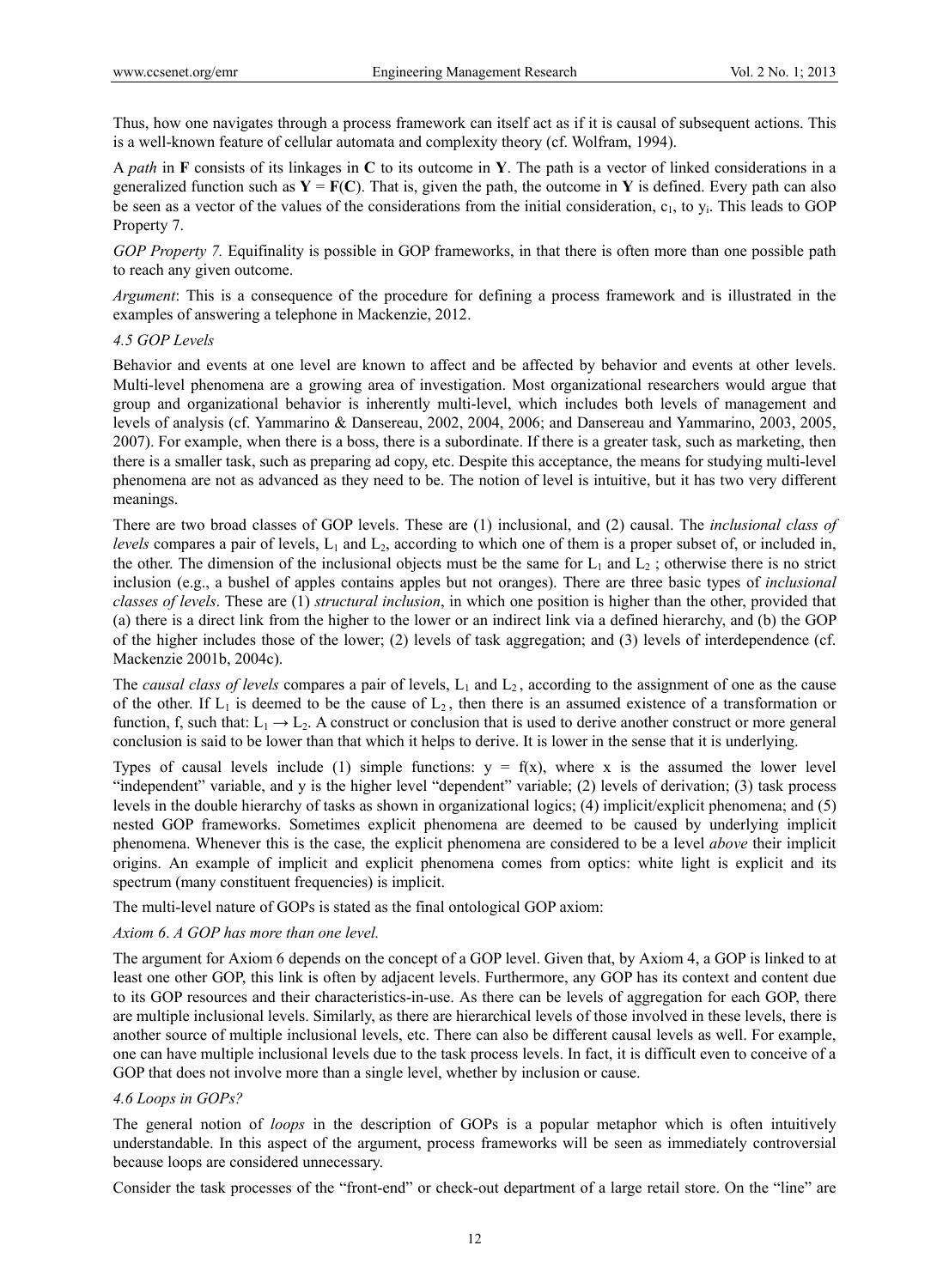employees whose job is to check-out the purchases of a continuing stream of customers. Their duties are varied and contingent. They greet customers, scan the products, handle discounts and coupons, look up prices of sale items, make change, conduct credit transactions, and help "bag" the purchases. At any time this flow of activities can be interrupted by minor crises. The supervisors behind the checkers perform the duties of directing, controlling, and coordinating the activities of the checkers. They deal with training, managing the flow of customers, negotiating work schedules, handling front-end problems such as equipment malfunction, unruly customers, ensuring security, preventing fraud and stealing, and generally overseeing the activities of the front-end personnel. In addition, there are also planning processes which are performed by the supervisor's supervisor or Front-End Manager. The planning issues involve determining the right equipment, preparing for a special sale, calculating manpower requirements, working with shift managers, coordinating to ensure proper training, etc.

The organizational logic of the front-end operation would include a bundle of planning tasks (**P**), more bundles for directing, coordinating, and controlling tasks (**DCC**), and many bundles of execution tasks (**E**). A schematic organizational logic diagram would look like  $P \to DCC \to E$ . It should be clear that not all of these tasks are on-going at the same rate, and that "feedback loops" are unnecessary as they are built into the descriptions of the **E**, **DCC**, and **P** tasks. In fact, many of the tasks can run independently of the others for significant periods of time. Checking out customers *might* resemble a loop within an **E** process because checkers do a similar task over and over again. However, they perform it for different customers with different purchases as they are served. The fact that **P** tasks lead to **DCC** tasks and these to **E** tasks does not mean that those performing the **E** tasks (front-end check-out personnel) are continually supervised. Depending on their training, proficiency, and the quality of the equipment, the more competent and experienced are mostly autonomous in terms of direct and continued supervision. It also does not mean that every **P** task automatically returns to the subsequent **DCC** and **E** tasks because **P** tasks are rarely concurrent with **DCC** tasks and **DCC** tasks are often not concurrent with **E** tasks. The task and personnel linkages are neither impersonal nor abstract. The main point is that it is not necessary to invoke "loops" in the performance of GOPs.

We now return to the formal discussion. Directly linked GOPs, **P**<sub>i</sub> and **P**<sub>i</sub>, are said to be *in parallel* if one is *not* the predecessor of the other. This leads to another important property of GOPs.

*GOP Property 8*: For any pair of GOPs,  $P_i$  and  $P_j$ , there are exactly three defined

link relationships: (a)  $P_i \rightarrow P_j$ , (b)  $P_i \rightarrow P_j$ , and (c)  $P_i$  and  $P_j$  are in parallel.

*Argument*: This is obvious from the structure of the graph. If **P**i and **P**j are in a chain of length greater than one, they do not have a direct link relationship.

*GOP Property 9*: For any GOP there exists a prime common predecessor.

*Argument*: By Axiom 4, the GOP is linked to at least one other GOP. If this GOP is in parallel, it is not a predecessor but it is also not linked. If it is a successor, it cannot be a predecessor by GOP Property 8. If it is a predecessor, it is in-common if there is a chain from it to the GOP. Can there be more than one common predecessor? Sure, but then that one would also be a predecessor of the other, or vice versa. By GOP Property 8, one of them must be the predecessor of the other. If one continues this argument back through all of the sets of possible predecessors, one arrives at one for which there is not a common predecessor. This survivor is the *prime common predecessor*.

An issue related to the linking issues between GOPs is the notion of a loop. Loops are popular in electrical engineering models of circuits, in systems theory, and everywhere else the metaphor of positive and negative feedback is deployed to make what is said seem more scientific. The technicism, "feedback loop," is often a vague metaphor. But are "loops" either necessary or sufficient to describe GOPs?

A *loop* between a pair of GOPs means that one is *both* the predecessor and the successor of the other. A loop between  $P_i$  and  $P_j$  looks like:  $P_i \leftrightarrow P_j$ . Please note that such a loop can be indirect when there are other GOPs in between  $P_i$  and  $P_i$ .

*GOP Property 10*: A GOP does not contain loops.

*Argument*: Loops violate GOP Property 8. There is no loop if  $P_i$  and  $P_j$  are in parallel and no loop if  $P_i \rightarrow P_j$  or  $P_j$  $\rightarrow$  **P**<sub>i</sub>. By GOP Property 8, there are three link relationships,  $P_i \rightarrow P_j$ ,  $P_j$ 

 $\rightarrow$  **P**<sub>i</sub>, and **P**<sub>i</sub> and **P**<sub>i</sub> are in parallel. This argument can be extended to chains of length k (k  $\geq$ 1).

But if both  $P_i \rightarrow P_j$  and  $P_j \rightarrow P_j$  are in a chain of length k, then eventually this creates a contradiction because, by Property 8, either  $P_i \rightarrow P_j$  or  $P_i \rightarrow P_j$ .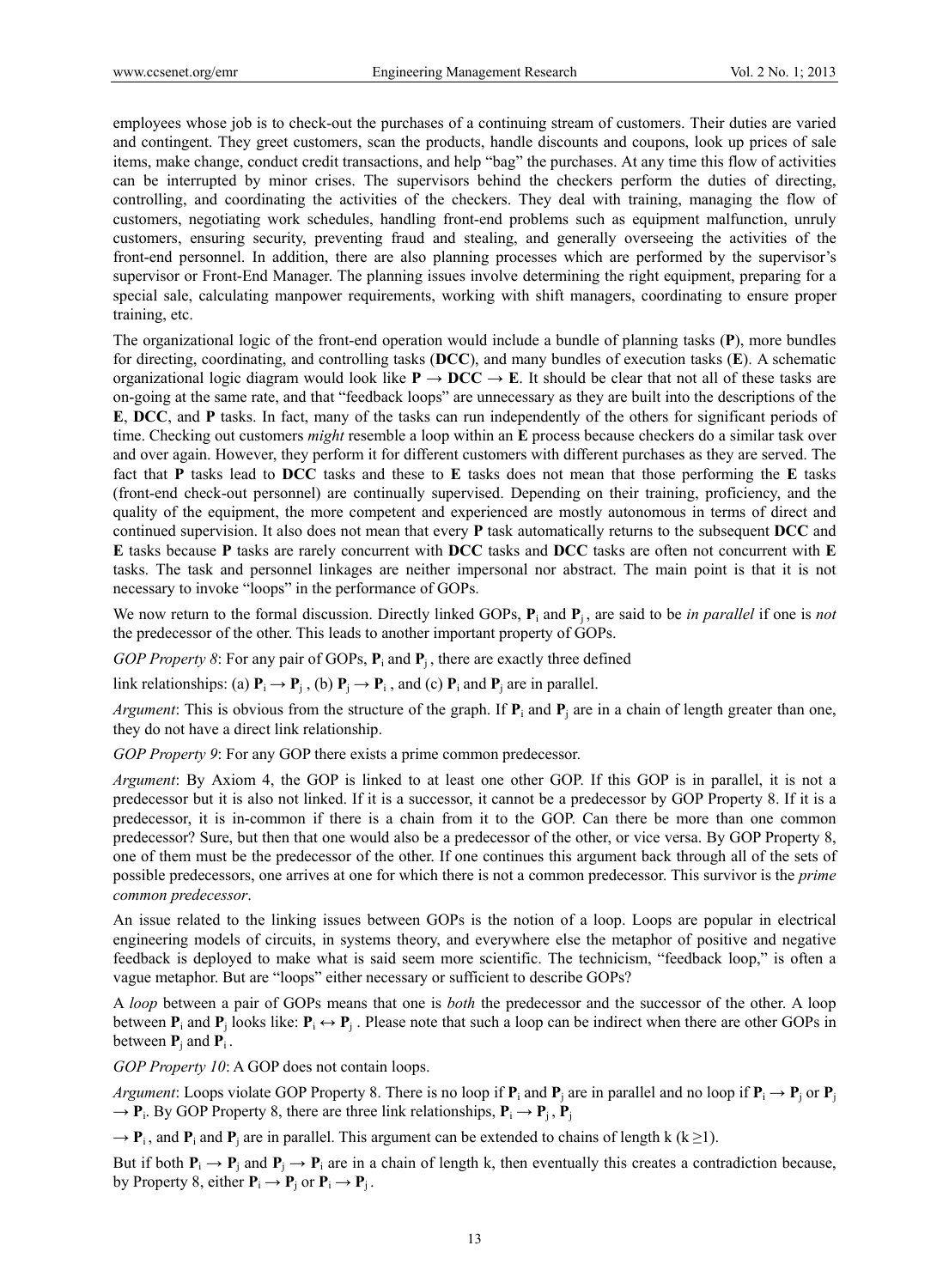# *GOP Property 11*: A consideration can only occur once in a path in a process framework.

*Argument*: If a consideration occurs more than once, it creates a loop. This is not possible by GOP Property 10.

Of course, a consideration can occur in more than one path in a process framework. Real people, as opposed to electrons, are not automatons. Engaged Processual Agents in a GOP will usually change a process if it does not work to their satisfaction. The idea that a normal (not obsessive or autistic) PA would endlessly engage in unlimited looping by repeating a defective process *ad infinitum* makes no sense. However, it makes sense for an electron. The fact that an outcome of a process is to redo it is not a loop but rather an event leading to performing the process again, but probably using a different path through the same process framework. Repeated failures may result in redesigning the GOP.

Of course, one can always draw a process diagram with a loop. A backward arrow to a predecessor makes it appear as if it is a loop. But this "loop" only signifies that the process is affected by an event that requires it to return to a predecessor for an update, correction, or repetition. The "loop" creating the link to a predecessor is shorthand for repeating a process. A question arises about the number of such repetitions allowed by "mostly sane" humans before they begin to "catch on" and revise the GOP. GOP Property 10 suggests that they lose patience quickly.

# *4.7 Encapsulating GOPs*

The encapsulation of a GOP involves converting it into a variable, which usually results in confusion. The specific case of GOP Property 12 is especially important and is thus highlighted.

# *GOP Property 12*. A measure of a GOP is not the GOP.

*Argument*: Let **P** denote a GOP and m(**P**) a measure or attribute defined on **P**. **P** is a process and **m**(**P**) is a number, so it is impossible to equate **P** and one of its attributes **m(P)**. Furthermore, an attribute of a GOP is not the GOP itself.

Variance models require the conversion of a process into a measure (e.g., a group structure into a measure of structural centrality), but the measure of structural centrality is not the same as its structure. Structural centrality is a number, and the structure is a pattern of interactions or relationships. Different structures may have the same index of centrality. A GOP involves considerations and its results are outcomes. A measure of an outcome is not the same as the steps or considerations in the GOP itself which may lead up to it. In many ways, attempts to encapsulate a process into a scalar are attempts to *change the subject* away from a GOP to a computational routine, away from that which requires observation and engagement, and toward that which is analytically available and convenient.

# *4.8 Place and the Breath of Life*

An additional desiderata is that a GOP representation incorporates its place. Place is not just a location. It is a metaphysical concept. The philosopher Malpas (1999), in a personal communication, gave this definition of place: "*Place* is an overarching frame that encompasses the subject that acts, the object towards which action is directed, and the environmental context of action" (cited in Mackenzie and Barnes, 2007, p. 94). A group or an organization creates places for its members. While not all members will have the same place, they still share a common content and context for their behaviors. What they do occurs in context provided by the group or organization. The content of their actions, and even the employed technologies, occur within the context of the group or organization. The concept of a place is personal but is inherently processual by nature, and it adds to the sense of the "breath of life" of a GOP. Place is not and cannot be merely a variable. There is a new GOP property: A GOP is *enplaced,* which is restated as GOP Property 13:

# *GOP Property 13*: A GOP has its place.

*Argument*: By definition of place, it encompasses the subject that acts, the object toward which action is taken, and the environmental context of action. By Axiom 1, a GOP involves one or more processual agents. By Axiom 2, it involves two or more linked elements, and by Axiom 5, it requires process resources and their characteristics-in-use. These process resources and their characteristics-in-use incorporate some contextual and content aspects of the GOP. In addition, in terms of a GOP context of action, by GOP Property 2, it is activated by an event; by Axiom 4, it is linked to at least one other GOP; and by Axiom 6, it has more than one level.

It is difficult to comprehend a GOP without understanding something about its place. For example, Mackenzie and Barnes (2007) argue that nine leadership approaches lack incorporation of place, which creates problems in making applications and testing approaches to understanding the complex phenomena of leadership. By GOP Property 13, every GOP has its place. A GOP is not a mere abstraction. It is something that happens within a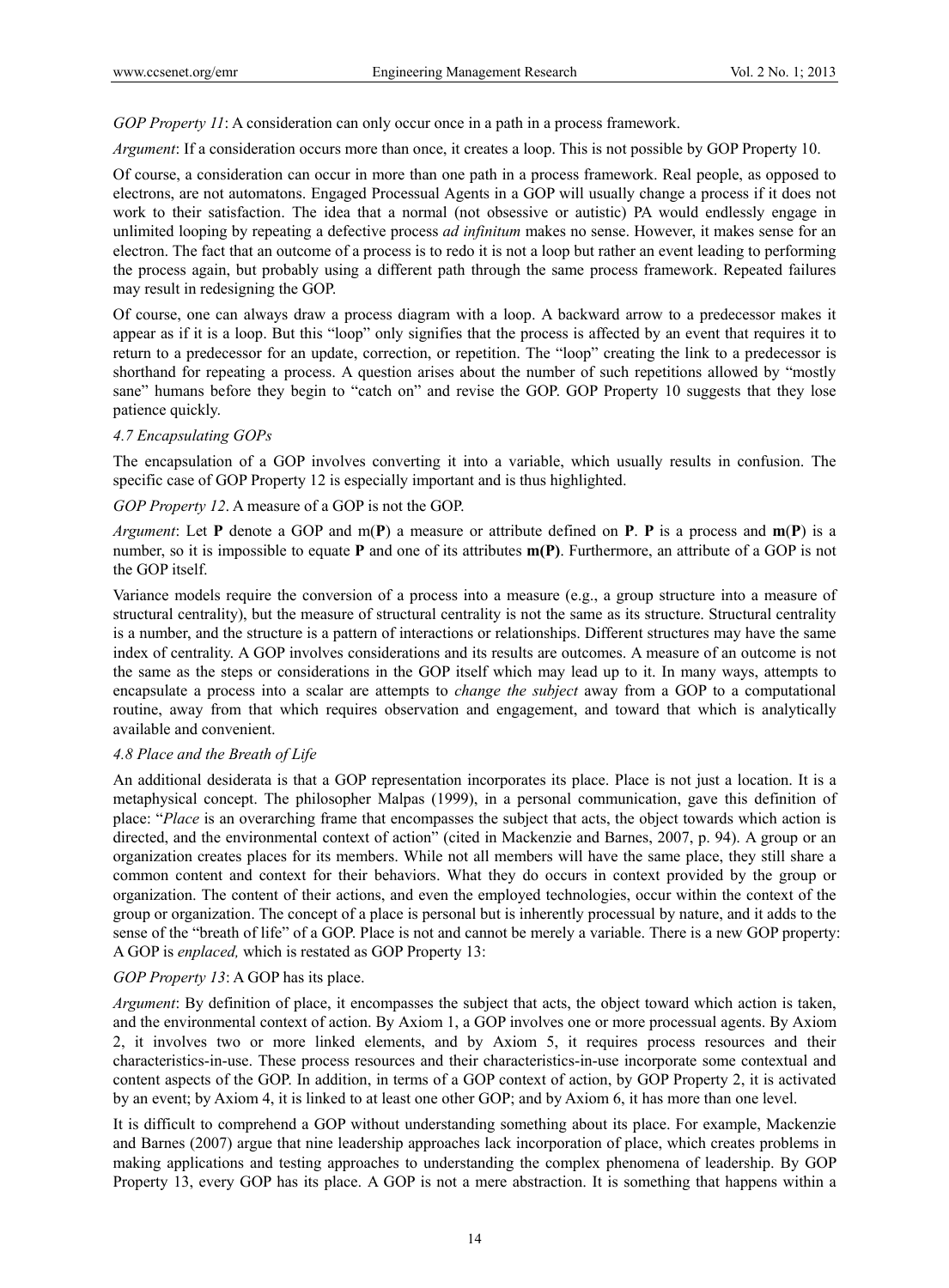place. It involves people doing things within it. The place of a GOP incorporates its context and content. The GOP resources and their characteristics-in-use incorporate the context. The description of the GOP considerations incorporates its content. And, as we learned from GOP Property 12, a measure of a GOP is not the same as a GOP. But what is also interesting is that a *representation* of a GOP is not the same as a GOP, because of the criterion that it must be realizable. A GOP representation is often less realized than the actual GOP.

One feature of the discussion of GOPs in the organization sciences is the variety and diversity of possible representations. There is a wide gulf between the least actualized (a grand metaphor such as life cycles) and the fully actualized. A GOP is said to be *fully actualized* in its actual operating arrangements of a working group or organization. GOPs can be described at different levels of the actuality of the target GOP.

A GOP is said to be *represented* if it has an enplaced process framework. This brings us to the next GOP property:

*GOP Property 14.* A representation of a GOP incorporates: (a) its engaged Processual Agents; (b) its linked elements; (c) its linkages to other GOPs; (d) its process resources and their characteristics-in-use; and (e) an ability to incorporate more than one level.

*Argument*: This follows directly from the definition of the representation of a GOP, and part (a) from Axiom 1; part (b) from Axiom 2; part (c) from Axiom 4; part (d) from Axiom 5; and part e) from Axiom 6.

**Hence, by Axiom 5 and the definition of a GOP representation, a representation of a GOP incorporates its** process resources and their characteristics-in-use. Please note that GOP Property 14 does not imply that every aspect of GOP resources and their characteristics-in-use needs to be incorporated. The representation need not be *fully* actualized. GOP Property 14 means that they can be incorporated. However, it is not a GOP representation unless and until at least some of the GOP's resources and their characteristics-in-use are actually incorporated into the description of the GOP.

# **5. The Process Framework Is a Working Common GOP Representation**

# *5.1 The Feasibility of Process Frameworks as A Common GOP Representation*

The process framework,  $Y = F(C)$ , is a feasible GOP representation if it satisfies five criteria. The primary criterion is the incorporation of the breath of life. The process framework meets this criteria because it incorporates Processual Agents and the subject matter of groups and organizations. It is also enplaced. It offers an algebraic structure to the representation of GOPs, and this algebraic structure also works for specified classes of multi-level GOPs, so the process framework meets the second and third criteria. The process framework is realized by GOP Property 14. Finally, as has been demonstrated in numerous studies, a proposed process framework can be rejected as defective or deficient. In fact, a researcher using the process framework for a study is advised actively and deliberately to seek to uncover problems and counterexamples in the GOP framework. The process of finding these problems, followed by efforts to "fix" them, usually results in improvements. Proactively seeking problems with one's GOPs usually saves time by avoiding wasting efforts on flawed formulations. Clearly, the process framework is a feasible GOP representation.

The next question is whether or not it is a common GOP representation. It has been used in a wide variety of studies ranging from the process of becoming hostile to organizational design. The result of process frameworks being applicable in a fairly wide spectrum of possible GOPs at least makes a case for it to be considered a common GOP representation. But, given the much larger domains of GOPs that have not been analyzed by process frameworks, it is simply premature to claim process frameworks as a common GOP representation. For now, consider process frameworks as a working common GOP representation.

# *5.2 Process Frameworks and the Ten Desiderata*

The next step in ascending from feasible to common is to examine a feasible GOP representation against the ten desiderata. Its definitions and axioms are articulated (D1); it provides an analytical framework (D2); it has the capacity to incorporate actual data (D3); and it can be used for multi-purposes (D4). Clearly, a process framework satisfies these desiderata.

The fifth desideratum states that the limitations of a GOP representation need to be defined. It is, at this time, unclear that process frameworks fully meet this test. There are limitations to process frameworks as the common representation of GOPs because they have only been applied to the author's own research and that of some of his students. There are other GOPs for which process frameworks has not been applied. Furthermore, this representation may prove cumbersome in process research whose subject does not match the criterion of realizability. Examples include studies of sensemaking, organizational identity, and narrative research.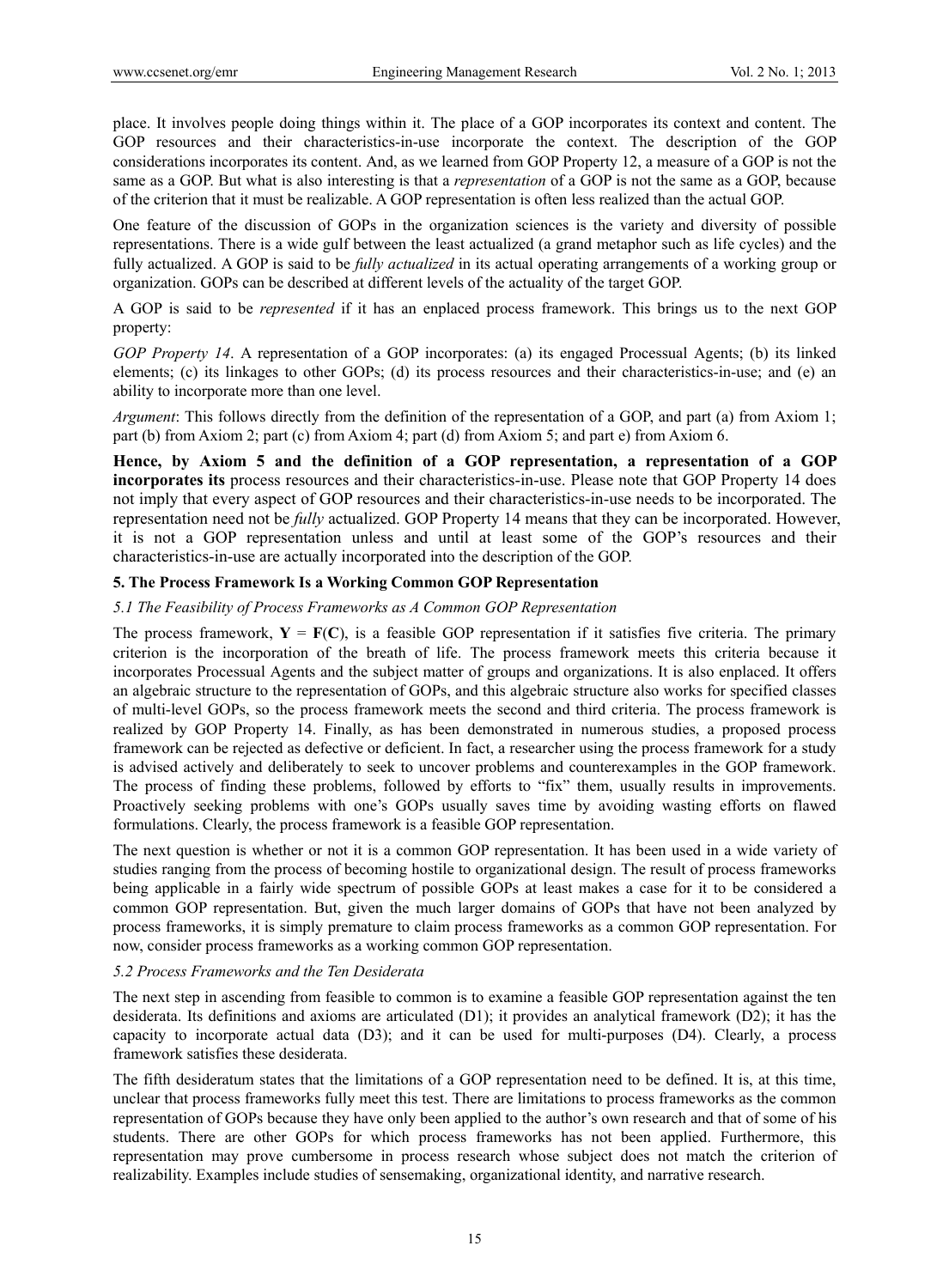By its very ontological axioms, process frameworks are invalid for the type of process models used in machine learning with continuous data, learning with probabilistic representation, data mining, extracting dynamic models from imperfect data, etc. While these are not GOP processes *per se*, they serve to point out that the process framework is rooted in six ontological axioms. Differential equation dynamic models with continuous data violate at least five of the six axioms. There are processes that are not GOPs, and different methods have evolved to handle them. Care needs to be taken in appropriating a process modeling tool from one context and then, by analogy, applying it mechanically to actual GOPs. Similarly, applying a GOP process representation to non-GOPs may be a mistake.

The sixth desideratum (D6) is that a common GOP representation should provide procedures for connecting it with other GOPs as required. This is built into the very definition of a process framework. Process frameworks differentiate between the actual GOP representation and postulated measures of outcomes (D7) as shown in GOP Property 12. The process framework is testable (D8). Process frameworks have face validity (D9). And it is possible to conclude, based on many studies and applications, that it may contribute to the improvement of GOP science.

# *5.3 Other Properties of Process Frameworks*

Lundberg and Young (2005, p. 5) point out that many of the arguments about theory and method in the organization sciences involve disputes about oversimplified "dichotomies as those between quantitative and qualitative methods…, micro and macro levels of analysis, and various research purposes such as description and prediction…". They argue for the usefulness of combining multiple approaches (e.g., paradigms, methods, and research strategies). They further argue for the possibility (and even the desirability) of integrating positivist and interpretative approaches. They also point out that "the tensions engaged by these debates are, in fact, functional…".

It turns out that the properties of process frameworks, when applied with some open-mindedness, discipline, and creativity, can accomplish what Lundberg and Young (2005) prescribe for the organization sciences. In addition to their 14 GOP properties, there are other features of process frameworks that are organized by the components of a process framework, the set of considerations, **C**, the process graph, **F**, and the outcomes, **Y** (cf. Mackenzie 2000a, 2004a).

In this analysis, it is clear that process framework graphs can be either quantitative or qualitative. In fact, even qualitative GOPs can be enhanced into quantitative models (cf. Mackenzie 2006b, 2009). Process frameworks can be used for both micro and macro levels of analysis. For some GOPs, one can also show how the "macro" links eventually to the "micro," and vice-versa. Process frameworks have been used to describe, explain, and predict group and organizational behavior. In fact, creating a process framework makes it easier to describe and compare group and organizational behavior. The description forms a basis for explaining the phenomena of interest, and the explanation can be tested and used for making predictions. The flexibility of the choice of considerations **C**, the GOP graph, **F**, and the outcomes, **Y**, allows for inclusion of multiple paradigms, methods, and research strategies. Process frameworks are not limited to positivistic approaches. They certainly can include interpretative analyses. The effort to understand, then describe, then construct, and finally test, a process framework embodies the creative tensions of reconciling and integrating disparate paradigms, methods, and research strategies. They certainly involve tensions and complexities of bridging the theoretical with the actual GOP behavior. A detailed description of the properties of process frameworks can be found in Mackenzie (2000a).

A recent line of inquiry uses the properties of process frameworks to provide a technology and a class of criteria for evaluating the rigor of multi-level research. This includes Mackenzie (2004b and 2006b). Multi-level research rests on the interdependent choices of selecting the phenomena to be studied, the definition of the relevant levels, the procedures for assigning levels, and the rules (functions) for relating one level to another. Process frameworks, by Axiom 6, are always to be considered multi-level. Multi-level research always involves either causal or inclusional levels and it sometimes includes both.

# **6. Summary and Conclusions**

Mackenzie (2012) argued for the value of having a common definition of group and organizational processes and the means for representing them. A candidate GOP representation must meet five tests for it to be feasible. If it is feasible, then apply the ten proposed desiderata. If a proposed GOP representation satisfies them, it would be a common GOP representation.

Four candidate GOP representations are introduced and evaluated. These include the MIT process handbook of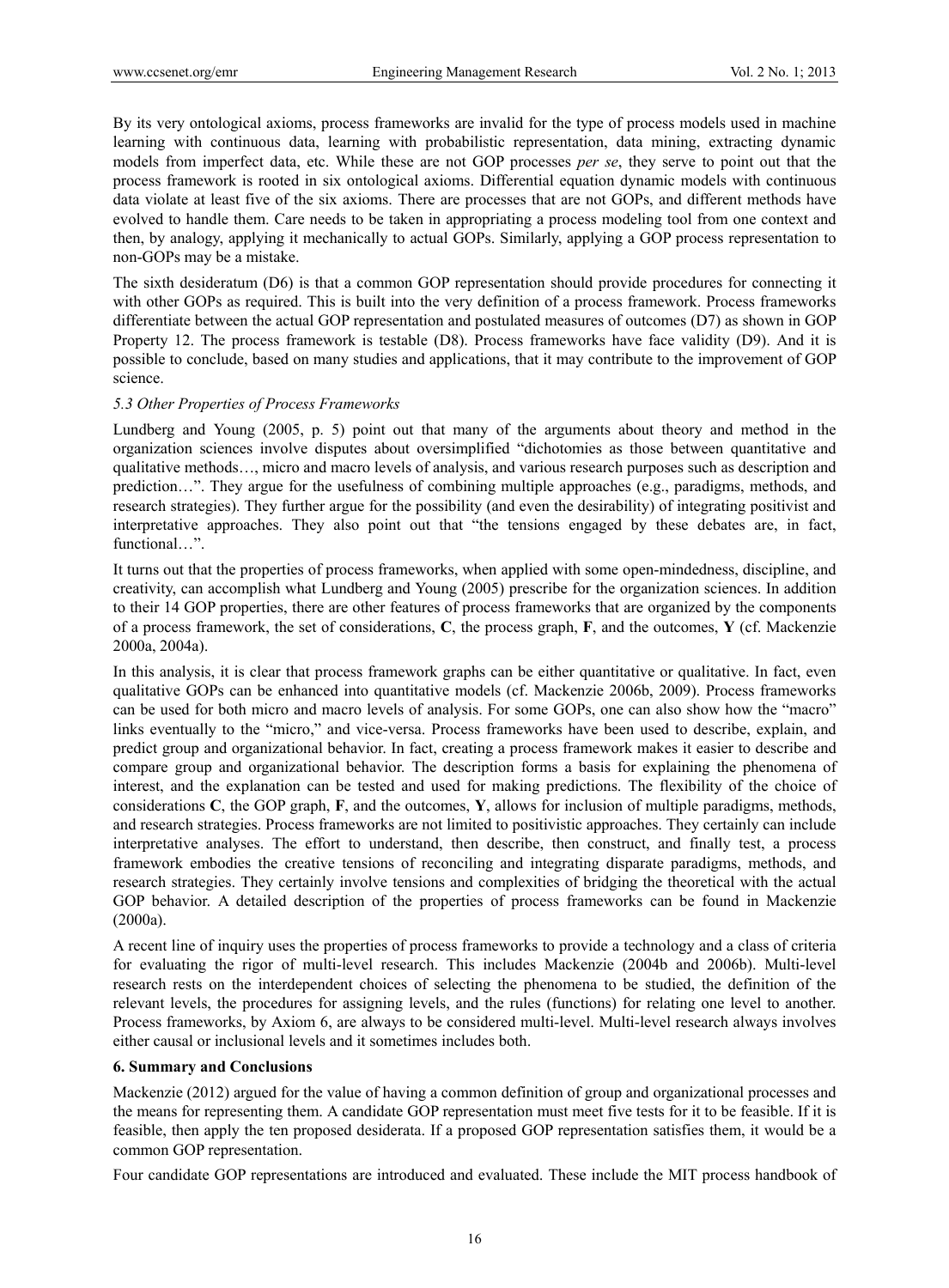Malone, *et al*, 2003, the knowledge representation models of Sowa (2000), the dynamic process simulation work by Melcher (2012), and process frameworks (Mackenzie, 2000a, 2004a).

The most developed is the MIT process handbook. It exemplifies how researchers, by combining theory, engineering, tools, and applications, can make demonstrable progress. The main problems with this approach are the self-limiting nature of the choice of GOP processes, problems with its concept of processes, and the deficiencies and defects in its concept of coordination. The MIT process handbook is probably feasible but it is not yet a working common GOP representation.

The knowledge engineering concepts and models included in Sowa's 2000 textbook provide many useful tools that could enhance the development of the science of group and organizational processes. It is a book of tools developed by the AI community and related research to provide concepts and methods for modeling representations of knowledge. This book is not intended to be a book on group and organizational processes. It does not propose a feasible candidate representation of GOPs, but that was never its purpose. It does offer a compendium of valuable guides to some powerful methods that, when combined with humans, offer promise that can yield progress in the science of group and organizational processes.

The dynamic systems work by Melcher (2012) introduces a long-term, principled effort to develop and establish a means for engineering tools and concepts in dynamic systems simulation to study specified GOPs. While it is not a common GOP representation, Melcher's work opens up and engineers methods to analyze the dynamics of certain group and organizational processes.

The fourth candidate GOP representation examined is that of Mackenzie (2000a, 2004a). This work asserts that those involved are engaged Processual Agents. This process framework approach is summarized by:  $Y = F(C)$ , where **C** is the set of steps or considerations in a process, **Y** is the set of possible outcomes, and **F** is the network which connects the considerations to each other and to the outcomes. The equation  $Y = F(C)$  is derived using six ontological axioms:

A1. A GOP involves one or more Processual Agents.

A2. A GOP involves two or more linked process elements.

- A3. A GOP is not random.
- A4. A GOP is linked to at least one other GOP.

A5. A GOP representation requires process resources and involves their characteristics-in-use.

A6. A GOP has more than one level.

Fourteen GOP properties are derived to demonstrate some of the features of process frameworks.

The process framework is a feasible GOP representation in that it seems to meet the ten desiderata but its limitations are not yet fully understood. That is why it is called a working common GOP representation.

The likelihood that process frameworks are the final answer to having a common GOP representation is unknown. Many will not fully accept the five feasibility criteria and the ten desiderata. That they are made explicit should promote the discussion and revisions leading to an improved science of groups and organizations. Those who disagree are invited to offer their own axioms and definitions and use them to derive their rival GOP representations. Then one can compare, contrast, and eventually synthesize, improving concepts of GOPs and their representation.

## **Acknowledgements**

Numerous people have added support and commentary that helped improve this article. Craig C. Lundberg (NT) helped reconcile the text with the extant literatures; Arlyn Melcher gave his time and advice for helping the author comprehend his research; Donald F. Utter for guiding the use of philosophy; and Susan M. Treber for her insightful copy editing.

# **References**

- Acar, W., Melcher, A. J., & Apperle, K. E. (1989). The implementation of innovative strategies. *International Journal of Technology Management, 4*(6), 631-651.
- Barnes, F. B. (1996). *The Baldrige Criteria: A Quality Improvement Journey without a Map.* Unpublished doctoral dissertation, School of Business, University of Kansas, Lawrence, KS.
- Boudreau, M. C., & Rubey, D. (1999). Organizational transition to enterprise resource planning systems: Theoretical choices for process research. In *Proceedings of the 20th International Conference on*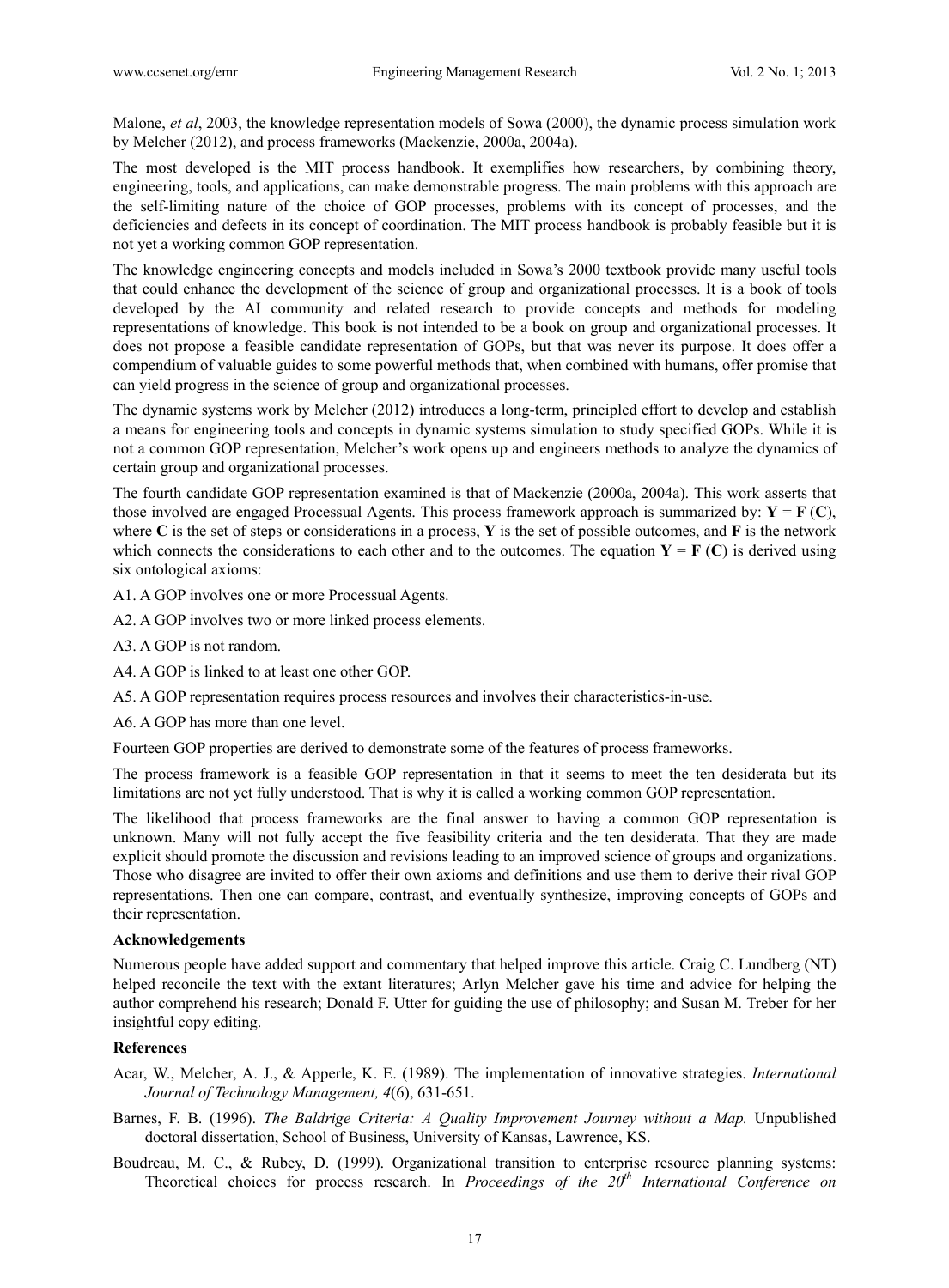*Information Systems (1015-1099)* (pp. 219-299). Charlotte, NC.

- Crowston, K. (2003). Process as theory in information systems research. In T. W. Malone, K. Crowston, & G. A. Herman (Eds.). *Organizing Business Knowledge: The MIT Process Handbook*. Cambridge, MA: The MIT Press, 177-190.
- Daft, R. L. (2000). *Management* (5th ed.). Fort Worth, TX: The Dryden Press.
- Dansereau, F., & Yammarino, F. J. (Eds.) (2007). *Research in Multi-level Issues: Multi-level Issues in Organizations and Time* (Vol. 6). Elsevier Science, Oxford, UK.
- Dansereau, F., & Yammarino, F. J. (Eds.) (2003). *Research in Multi-level Issues: Multi-level Issues in Organizational Behavior* (Vol. 2). Oxford, UK: Elsevier Science.
- Dansereau, F., & Yammarino, F. J. (Eds.) (2005). *Research in Multi-level Issues: Multi-level Issues in Social Systems.* Vol. 4, Oxford, UK: Elsevier Science.
- Dreyfus, H. L. (1993). *What Computers Still Can't Do: A Critique of Artificial Reason*. Cambridge, MA: The MIT Press
- Giola, D. A., & Chittipeddi, K. (1991). Sensemaking and sensegiving in strategic change. *Strategic Management, 12,* 433-448. http://dx.doi.org/10.1002/smj.4250120604
- Giola, D. A., Schultz, M., & Corley, K. G. (2000). Organizational identity, image, and instability. *Academy Management Review, 25*(1), 63-81.
- Hall, R. I. (1976). A system pathology of an organization: The rise and fall of the old *Saturday Evening Post*. *Administrative Science Quarterly, 21*(June), 185-211. http://dx.doi.org/10.2307/2392042
- Hall, R. I. (1984). The natural logic of management policy making: Its implications for the survival of an organization. *Management Science, 30*(8), 905-927. http://dx.doi.org/10.1287/mnsc.30.8.905
- Lippitt, M., & Mackenzie, K. D. (1976). Authority-task problems. *Administrative Science Quarterly, 21*(4), 643- 660. http://dx.doi.org/10.2307/2391721
- Lundberg, C. C., & Young, C. A. (2005). *Foundations of inquiry: Choices for tradeoffs in the organization sciences.* Stanford, CA: Stanford Business Books.
- Mackenzie, K. D. (2000a). Processes and their frameworks. *Management science, 46*(1), 110-125. http://dx.doi.org/10.1287/mnsc.46.1.110.15126
- Mackenzie, K. D. (1976a). *A theory of group structures, Volume I: Basic theory*. New York: Gordon and Breach Science Publishers, Inc.
- Mackenzie, K. D. (1976b). *A theory of group structures, Volume II: Empirical tests*. New York: Gordon and Breach Science Publishers, Inc.
- Mackenzie, K. D. (1986a). *Organizational design: The organizational audit and analysis technology*. Norwood, NJ: Ablex Publishing Corporation.
- Mackenzie, K. D. (1986b). Virtual positions and power. *Management Science, 32*(5), 622-642.
- Mackenzie, K. D. (1991). *The Organizational Hologram: The Effective Management of Organizational Change*. Boston, MA: Kluwer Academic Publishers. http://dx.doi.org/10.1007/978-94-011-3917-5
- Mackenzie, K. D. (1994). The science of an organization, part I: A new model of organizational learning. *Human Systems Management, 13*(4), 249-258.
- Mackenzie, K. D. (1997a). Organizational work, part I: The theory. *Human Systems Management, 16*(1), 9-26.
- Mackenzie, K. D. (1997b). Organizational work, part II: The distribution of work. *Human Systems Management, 16*(2), 99-115.
- Mackenzie, K. D. (1998a). A framework for managing risky situations. *International Journal of Organizational Analysis, 6*(1), 5-31.
- Mackenzie, K. D. (1998b). The prime directive for organizations. *International Journal of Organizational Analysis, 6*(4), 289-309.
- Mackenzie, K. D. (2000b). Knobby analyses of knobless survey items, part I: The approach. *International Journal of Organizational Analysis, 8*(2), 131-154.
- Mackenzie, K. D. (2000c). Knobby analyses of knobless survey items, part II: An application. *International*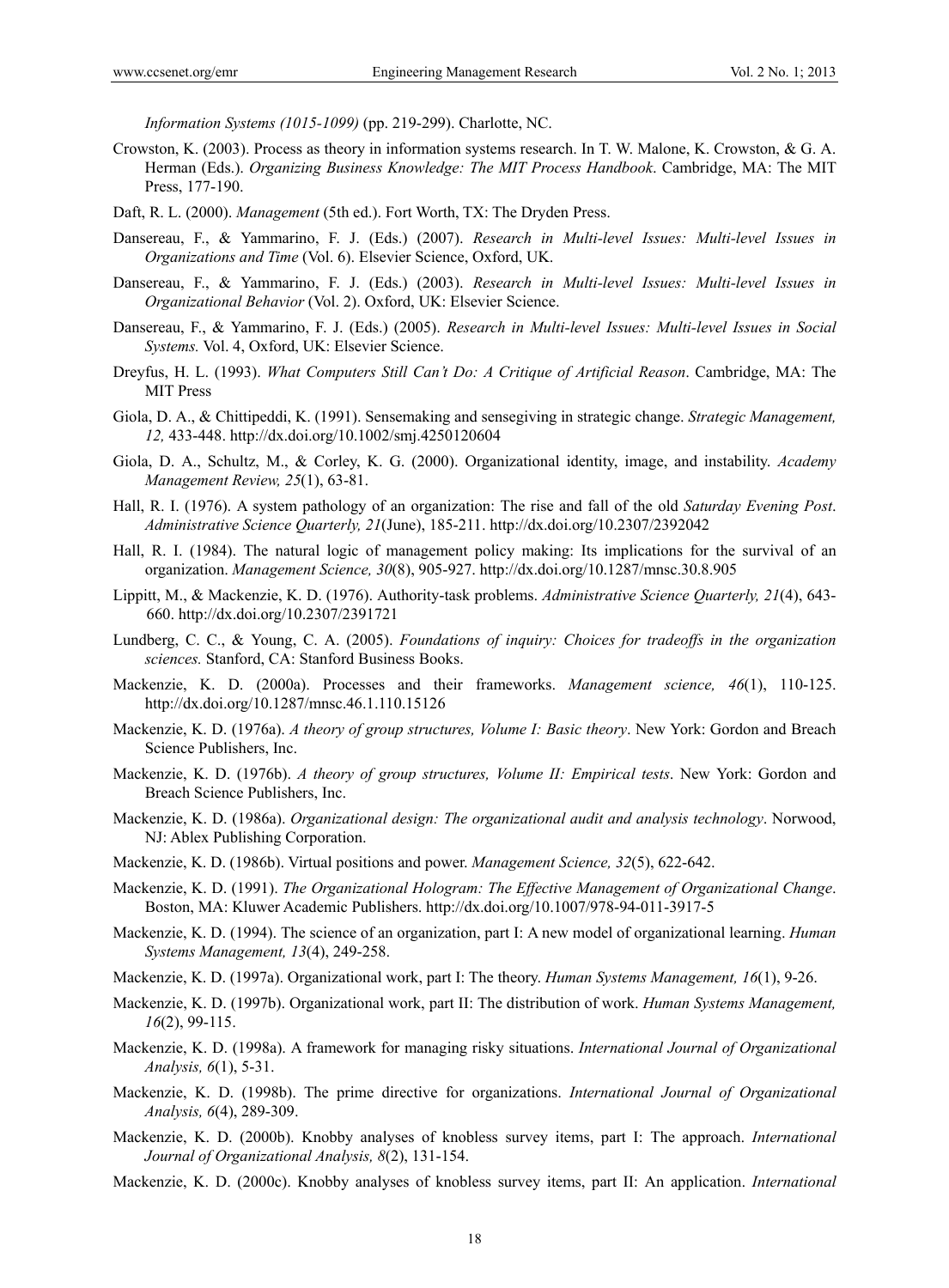*Journal of Organizational Analysis, 8*(3), 239-262.

- Mackenzie, K. D. (2000d). Virtual positions, processes, and organizations. In *the Government and NGO* (pp. 383-403). Seoul, Korea: KAPA, INC.
- Mackenzie, K. D. (2001a). Virtual–Like Organizational Arrangements and NGOs. In M. A. Rahim, R. T. Golembiewski, & K. D. Mackenzie (Eds.), *Current Topics in Management* (Vol. 6, pp. 265-287). Stamford, CT: JAI Press.
- Mackenzie, K. D. (2001b). The organization of organizations. *International Journal of Organizational Analysis, 9*(2), 116-148. http://dx.doi.org/10.1108/eb028930
- Mackenzie, K. D. (2004a). The process approach to multi-level organizational behavior. In F. J. Yammarino, & F. Dansereau (Eds.), *Research in Multi-Level Issues, Vol. 3: Multi-Level Issues in Organizational Behavior and Processes* (pp. 347-417). Oxford, UK: Elsevier Science.
- Mackenzie, K. D. (2004b). Making strange knowledge more intelligible. In F. J. Yammarino, & F. Dansereau (eds.), *Research in Multi-Level Issues, Vol. 3: Multi-Level Issues in Organizational Behavior and Processes*  (pp. 435-441). Oxford, UK: Elsevier Science.
- Mackenzie, K. D. (2004c). The levels of levels in organizational phenomena. In M. A. Rahim, R. T. Golembiewski, & K. D. Mackenzie (Eds.), *Current Topics in Management* (Vol. 9, pp. 225-255). New Brunswick, NJ: Transactions Publishers.
- Mackenzie, K. D. (2006a). The LAMPE theory of organizational leadership. In F. J. Yammarino, & F. Dansereau (Eds.), *Research in Multi-Level Issues, Vol. 5: Multi-Level Issues in Social Systems* (pp. 345-428). Oxford, UK: Elsevier Science.
- Mackenzie, K. D. (2006b). Some ideas about testing processual theories. In F. J. Yammarino, & F. Dansereau (eds.), *Research in Multi-Level Issues, Vol. 5: Multi-Level Issues in Social Systems* (pp. 443-475). Oxford, UK: Elsevier Science.
- Mackenzie, K. D. (2007). The god of variance has feet partly of iron and partly of baked clay. *International Journal of Organizational Analysis, 15*(1), 5-22. http://dx.doi.org/10.1108/19348830710860129
- Mackenzie, K. D. (2009). Process skeletons and functions. *Human Systems Management, 28*(4), 201-212.
- Mackenzie, K. D. (2010). Turf disputes within federal systems: Leadership amidst enforceable checks and balances. *Leadership Quarterly, 21*(6), 1050-1068. http://dx.doi.org/10.1016/j.leaqua.2010.10.008
- Mackenzie, K. D. (2011). *Practitioner's Guide for Organizing and Organization*. Lawrence, KS: EMAC Assessments, LLC.
- Mackenzie, K. D. (2012). The science of group and organizational processes. *Engineering Management Research, 1*(2), 133-145. http://dx.doi.org/10.5539/emr.v1n2p133
- Mackenzie, K. D., & Barnes, F. B. (2007). The unstated consensus in leadership approaches. *International Journal of Organizational Analysis, 15*(2), 92-118. http://dx.doi.org/10.1108/19348830710868266
- Mackenzie, K. D., & Bello, J. A. (1981). Leadership as a task process uncertainty control process. *Human Systems Management, 2*(3), 199-213.
- Mackenzie, K. D., & Benoit, C. A. (1997). Organizational work, part III: Empirical results. *Human Systems Management, 16*(2), 117-137.
- Mackenzie, K. D., & Pate, L. E. (2009). Effective leadership in virtual-like organizational arrangements. In T. Torres-Coronas, & M. Arias-Olivia (Eds.), *Encyclopedia of Human Resources Information Systems: Challenges in e-HRM* (Chapter LXXVII, pp. 256-266). Hershey, PA: Information Science Reference.
- Mackenzie, K. D., & Rahim, M. A. (2003). Strong inference and weak data. In M. A. Rahim, R. T. Golembiewski, & K. D. Mackenzie (Eds.), *Current Topics in Management* (Vol. 8, pp. 315-339). New Brunswick, NJ: Transactions Publishers.
- Mackenzie, K. D., & Scott, R. K. (2001). A pure virtual organization. In M. A. Rahim, R. T. Golembiewski, & K. D. Mackenzie (Eds.), *Current Topics in Management* (Vol. 6, pp. 69-95). Stamford, CT: JAI Press.
- Mackenzie, K. D., Golembiewski, R. T., & Rahim, M. A. (2000). Evolving From Data Expertise to Expert Data. In M. A. Rahim, R. T. Golembiewski, & K. D. Mackenzie (Eds.), *Current Topics in Management* (Vol. 5, pp. 355-366). Stamford, CT: JAI Press.